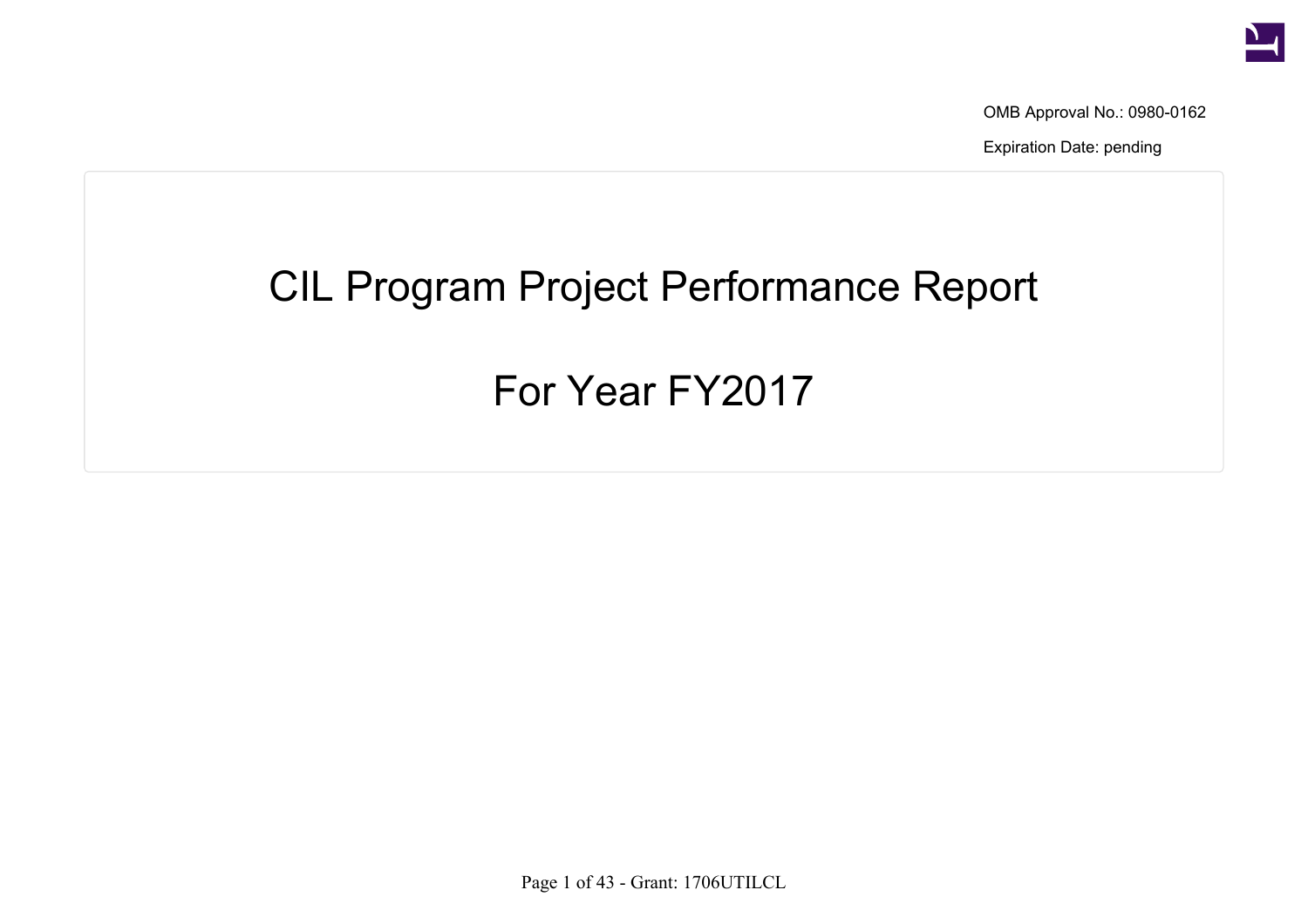## Agency Information **Agency Information**

**Fiscal Year:** 2017 **Grant #:** 1706UTILCL **Name of Center:** Red Rock Center for Independence **Acronym for Center (if applicable):** RRCI: Empowering People with Disabilities **Counties Served:** Washington, Kane, Iron, Garfield, Beaver, Millard, Sevier, Piute, Wayne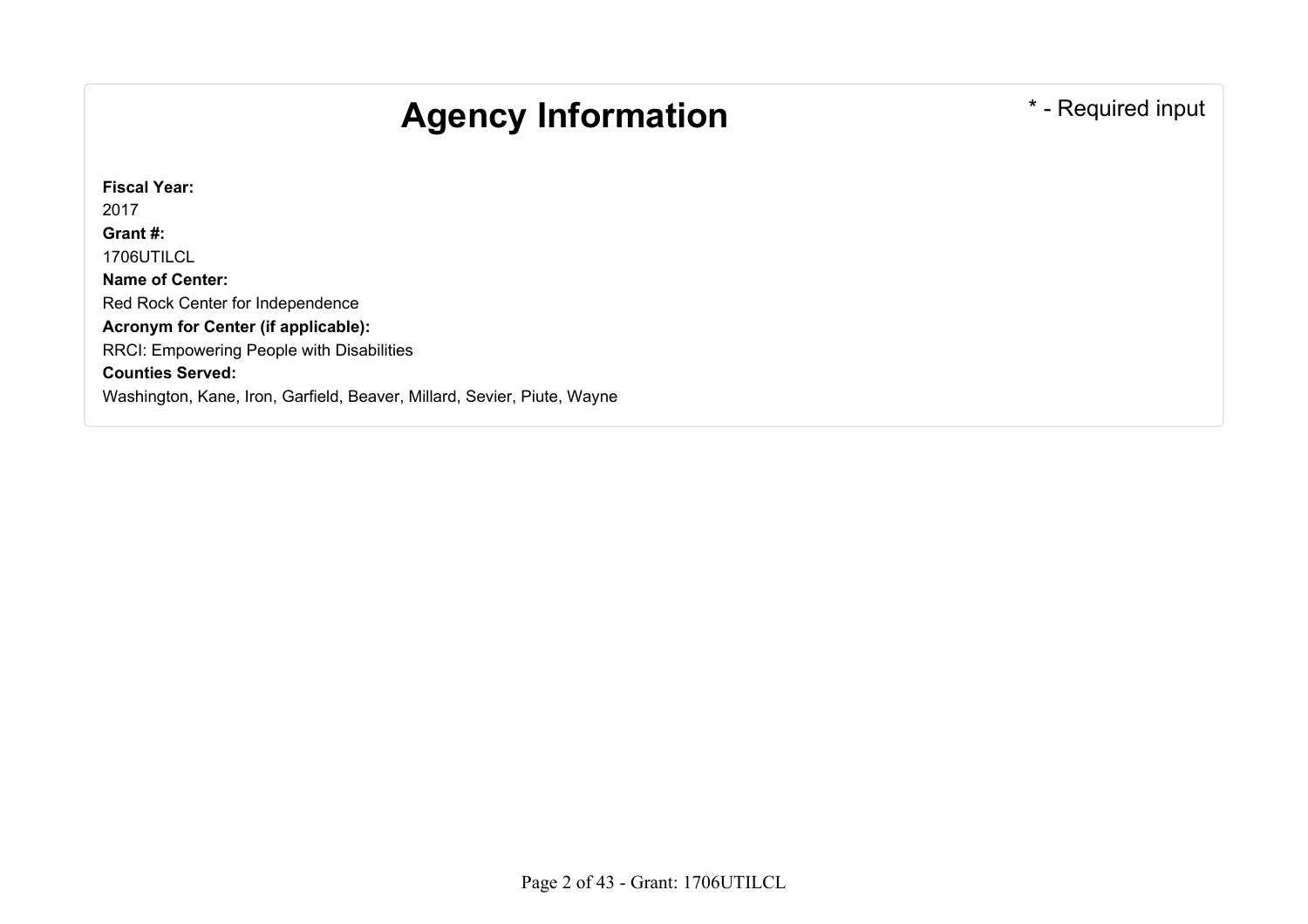## **Section 1. General Funding Information**

Section 725(c)(8)(D) of the Act

### **1.1 Sources and Amounts of Funds and Resources \* - Required field**

#### 1.1.1 All Federal Funds Received

| <b>Federal Funds</b>         | <b>Current Year</b> |
|------------------------------|---------------------|
| Title VII, Ch. 1, Part B*    | 51609               |
| Title VII, Ch. 1, Part C*    | 125916              |
| Title VII, Ch. 2*            | 52403               |
| Other Federal Funds*         | $\mathbf{0}$        |
| Subtotal - All Federal Funds | 229928              |

#### 1.1.2 Other Government Funds

| <b>Government Funds</b>        | <b>Current Year</b> |
|--------------------------------|---------------------|
| <b>State Government Funds*</b> | 597214              |
| Local Government Funds*        | 3102                |
|                                |                     |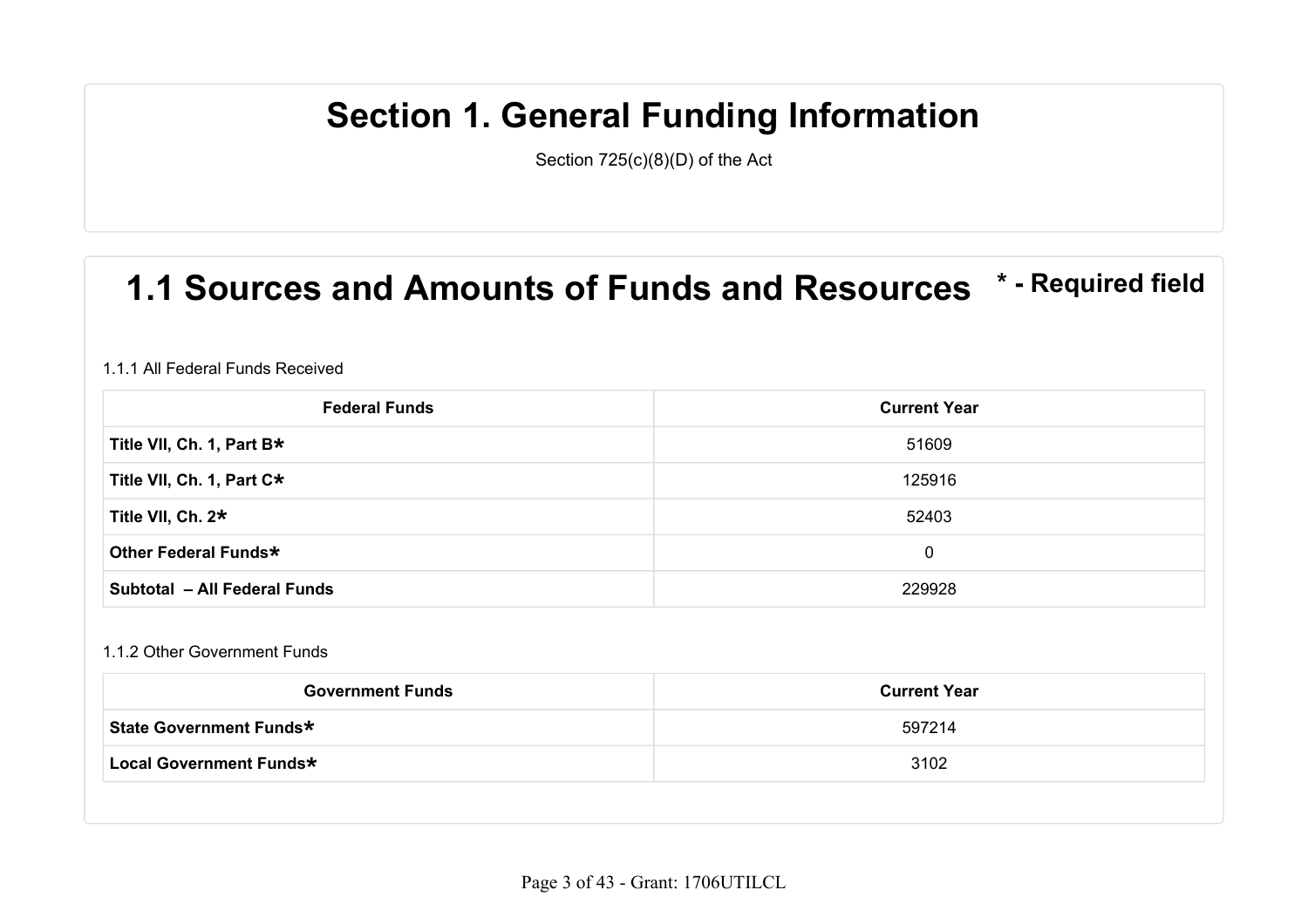| <b>Government Funds</b>                            | <b>Current Year</b> |
|----------------------------------------------------|---------------------|
| <b>Subtotal - State and Local Government Funds</b> | 600316              |

#### 1.1.3 Private Resources

| <b>Private Resources</b>                      | <b>Current Year</b> |
|-----------------------------------------------|---------------------|
| Foundations, Corporations, or Trust Grants*   | 0                   |
| Donations from Individuals*                   | 19907               |
| Membership Fees*                              | $\mathbf 0$         |
| Investment Income/Endowment*                  | 712                 |
| Fees for Service (program income, etc.)*      | 9239                |
| Other Resources (in-kind, fundraising, etc.)* | 1872                |
| <b>Subtotal - Private Resources</b>           | 31730               |

#### 1.1.4 Total Income

| <b>Total Income</b> | <b>Current Year</b> |
|---------------------|---------------------|
| <b>Total Income</b> | 861974              |
|                     |                     |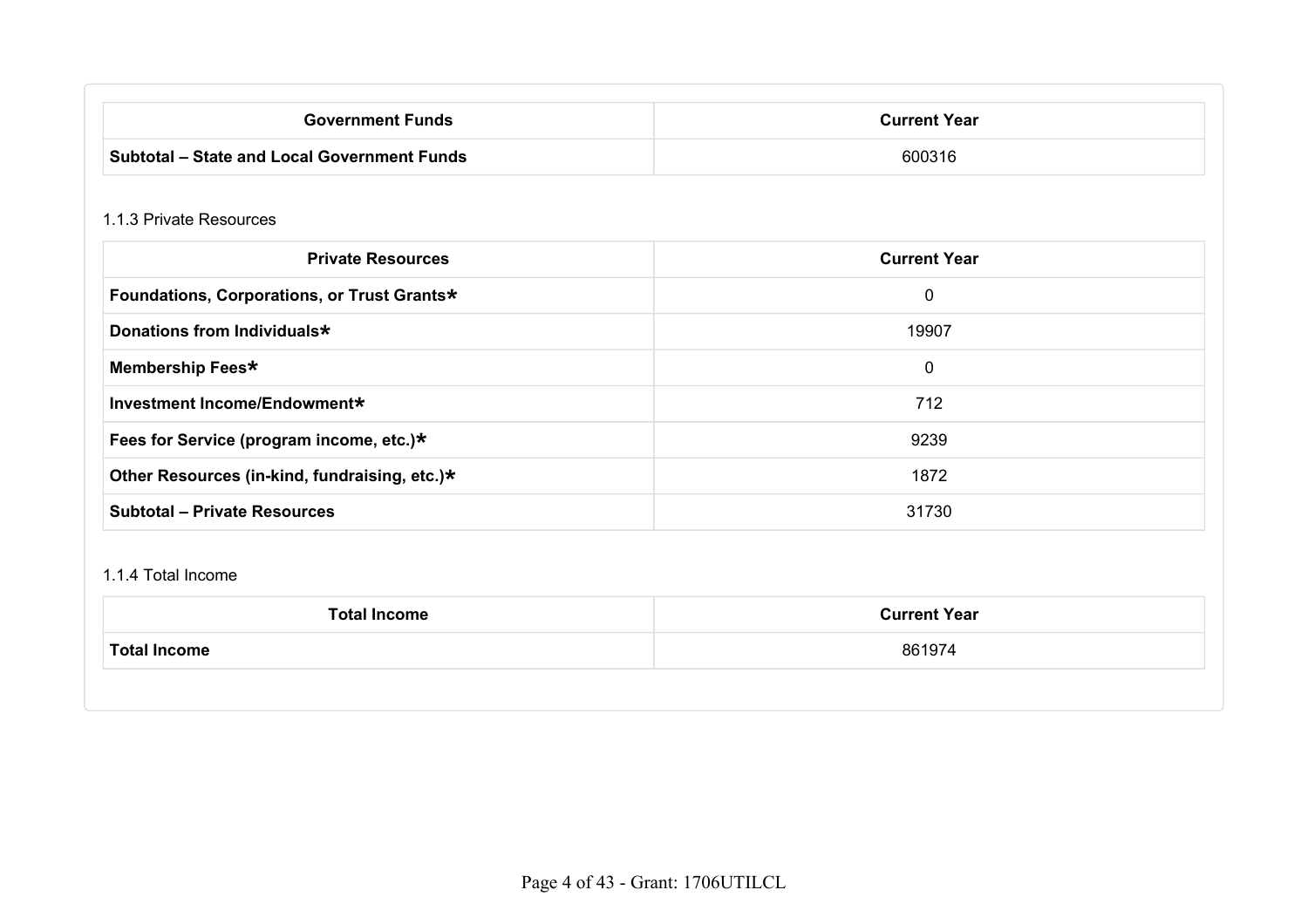#### 1.1.5 Pass Through Funds

| <b>Pass Through Funds</b>                                                                                                                                                                                                                                                | <b>Current Year</b> |
|--------------------------------------------------------------------------------------------------------------------------------------------------------------------------------------------------------------------------------------------------------------------------|---------------------|
| Amount of other government funds received as pass through funds<br>to consumers (include funds, received on behalf of consumers, that<br>are subsequently passed on to consumers, e.g., personal assistance<br>services, representative payee funds, or Medicaid funds)* |                     |

#### 1.1.6 Net Operating Resources

| <b>Net Operating Resources</b> | <b>Current Year</b> |
|--------------------------------|---------------------|
| <b>Net Operating Resources</b> | 861974              |
|                                |                     |

#### **1.2 Resource Development Activities \* - Required field**

**Briefly describe the CIL's resource development activities conducted during the reporting year to expand funding from sources other than chapter 1 of Title VII of the Act.** \*

1. RRCI started an Evening Respite Program as an extension of the Community Integration Program. This program accepts payment from self-pay, grants, and medicaid.

2. RRCI held a 5K fundraising event and raised approximately \$7,200.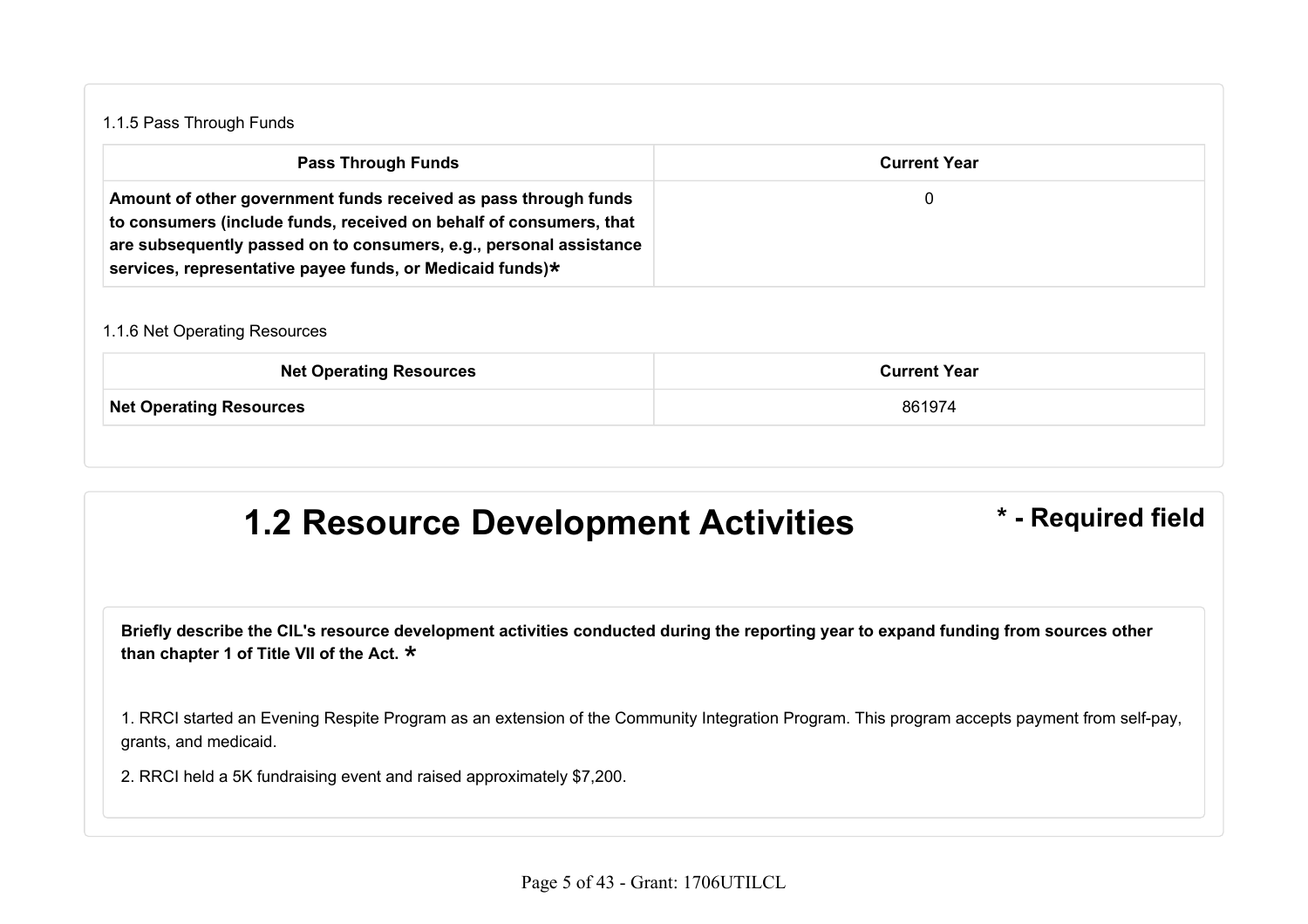3. RRCI has been working with another entity to establish a capital campaign to raise funds for a new building.

4. RRCI applied for 5310 funding from Utah Department of Transportation and should be receiving a new vehicle during FY18-19.

5. RRCI receives TANF funding for the Out of Wedlock Pregnancy Prevention Program

6. RRCI was awarded \$93,000 for two years from Rehab Fund for Pre-ETS program.

7. RRCI applied for and was awarded \$2,900 from the Utah State Division for the Blind and Visually Impaired to implement a Train the Trainer program.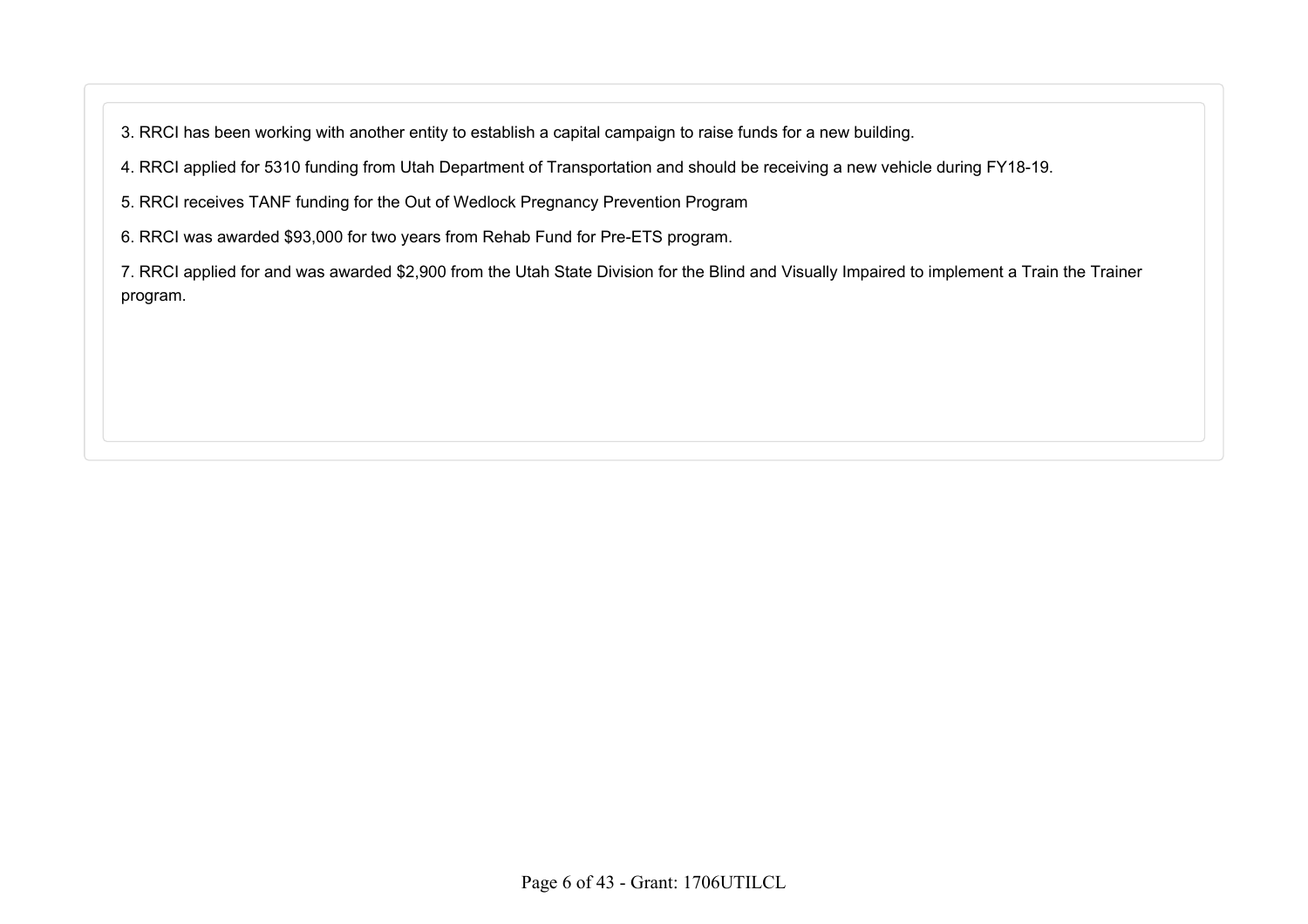#### **Section 2. Compliance Indicator 1: Philosophy**

## **2.1 Board Member Composition**  $*$  **- Required field**

**(A) Number of board members**

9

5

**(B) Number of board members with significant disabilities**

**(C) Percentage of board members with significant disabilities** 55.56

**2.2 Staff Composition \* - Required field**

Page 7 of 43 - Grant: 1706UTILCL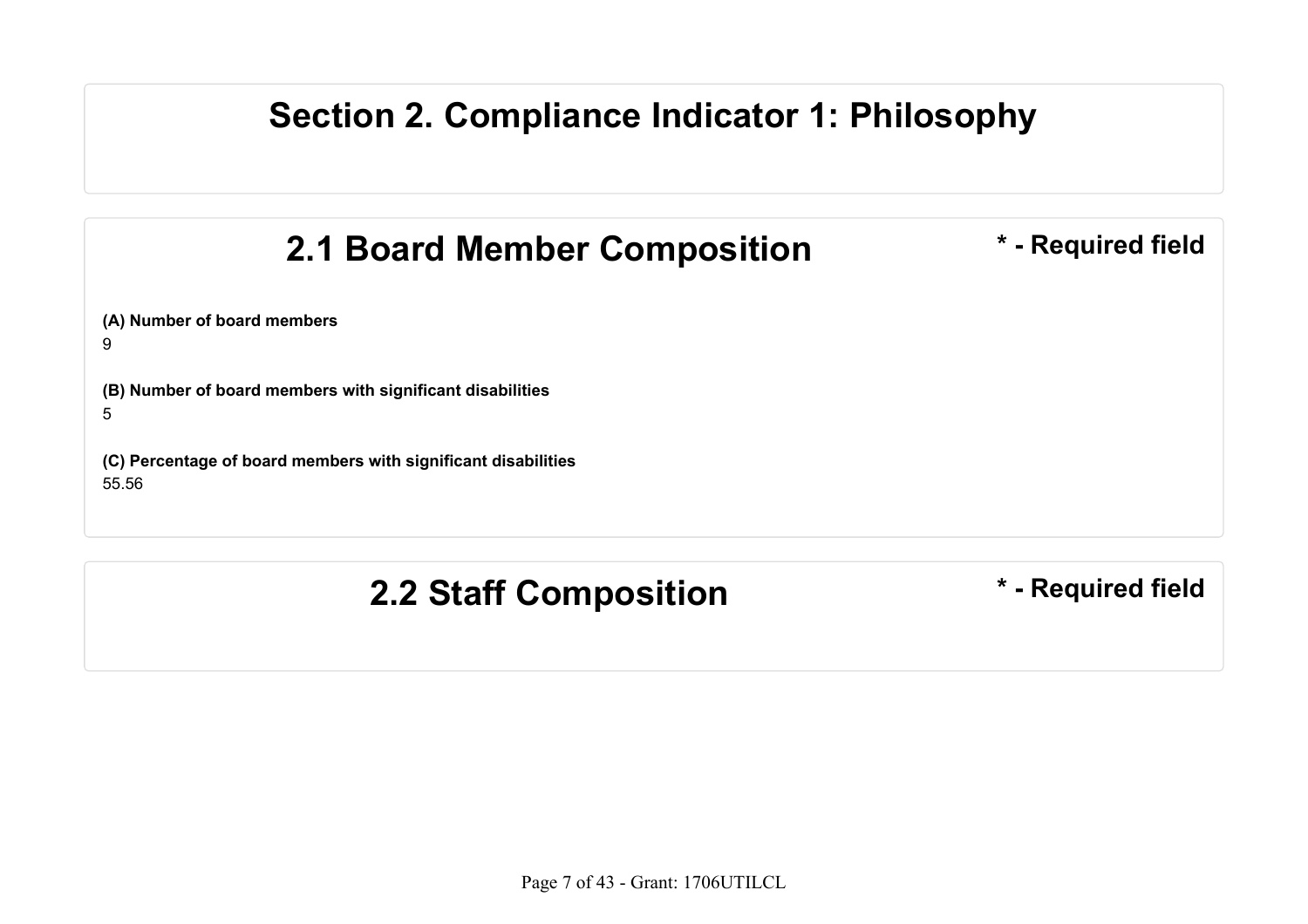| <b>Staff Composition</b>           |                   |                                                 |                                                          |
|------------------------------------|-------------------|-------------------------------------------------|----------------------------------------------------------|
| <b>Staff</b>                       | <b>Total FTEs</b> | FTEs filled by individuals with<br>disabilities | FTE's filled by individuals from<br>minority populations |
| Decisionmaking staff $^{\bigstar}$ | 3                 |                                                 |                                                          |
| Other Staff <sup>*</sup>           | 15                | 13                                              |                                                          |
| <b>Total number of employees</b>   | 18                | 14                                              |                                                          |

**2.2.1 Percentage of Staff with Disabilities**

77.78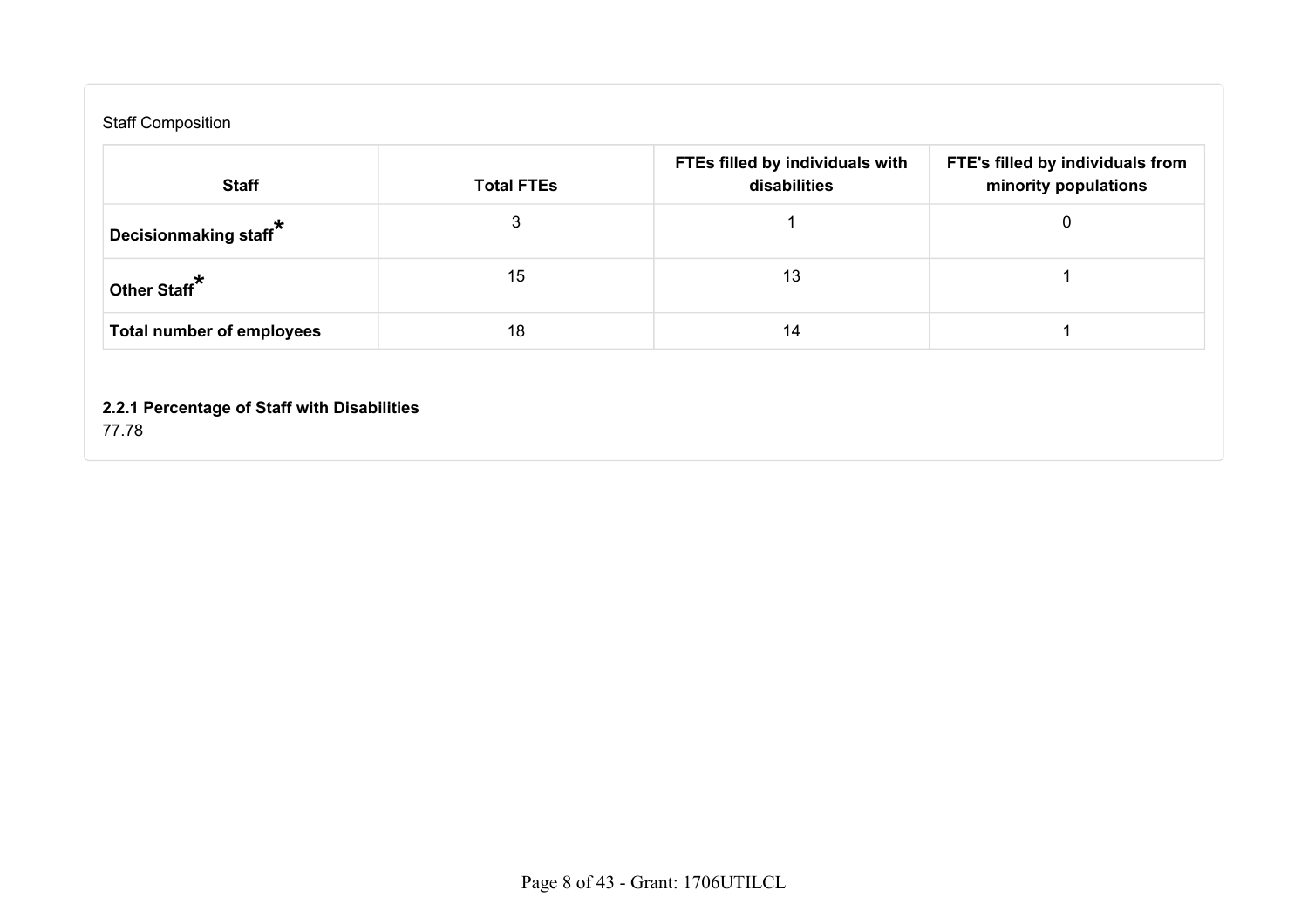## **Section 3. Individuals Receiving Services**

Section 704(m)(4)(D) of the Act; Section 725(b)(2) of the Act; Section 725(c)(8)(B) of the Act

#### **3.1 Number of Consumers Served During the Reporting Year \* - Required field**

Number of Consumers Served During the Reporting Year

| <b>Consumer Type</b>                                                                                         | # of CSRs |
|--------------------------------------------------------------------------------------------------------------|-----------|
| Enter the number of active CSRs carried over from September 30 of<br>the preceding reporting year $^{\star}$ | 671       |
| Enter the number of new CSRs opened since October 1 of the<br>$^\parallel$ reporting year $^\star$           | 389       |
| Total number of consumers served                                                                             | 1060      |
|                                                                                                              |           |

## **3.2 Independent Living Plans and Waivers \* - Required field**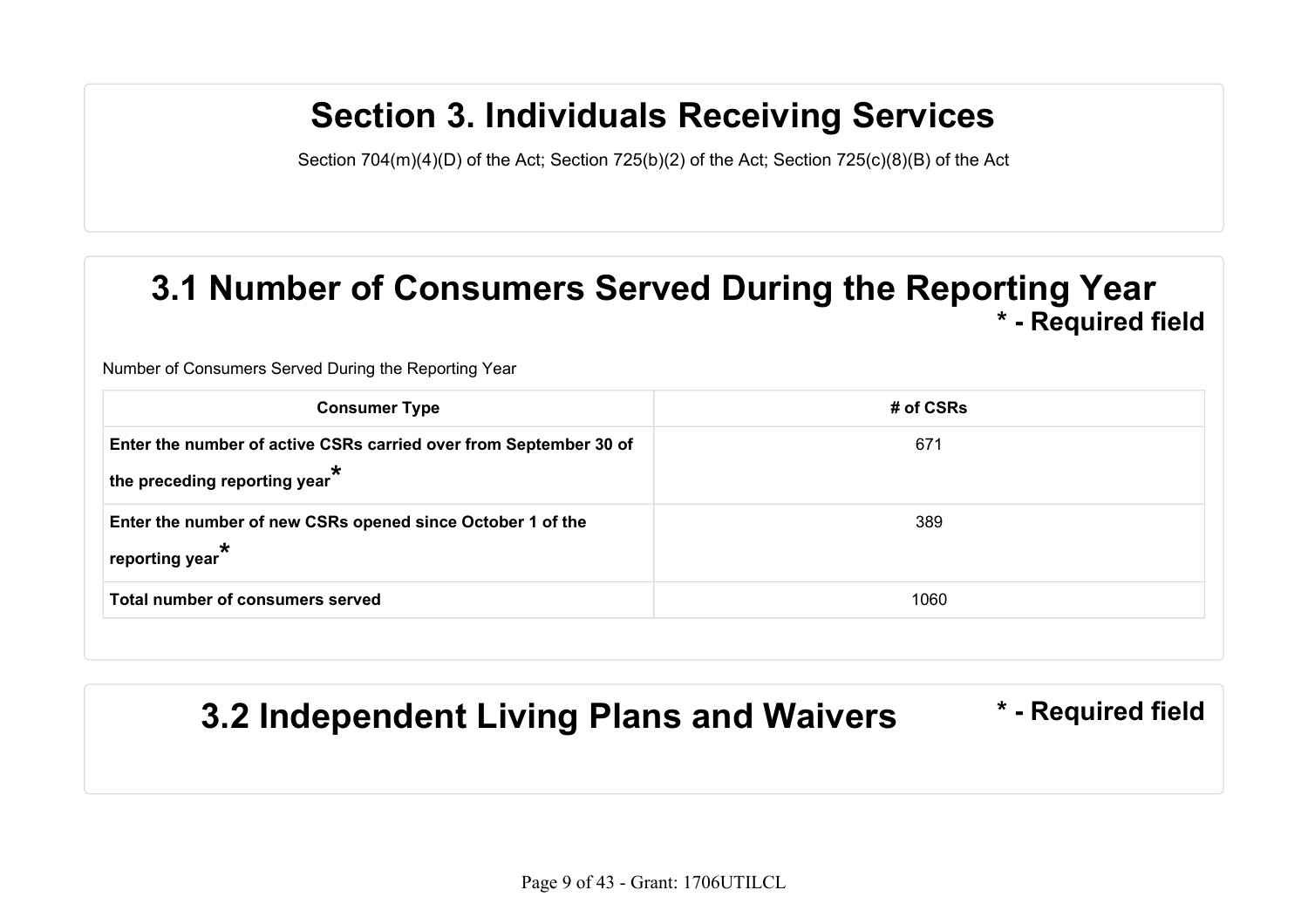| Independent Living Plans and Waivers                            |                            |
|-----------------------------------------------------------------|----------------------------|
| <b>Consumer Type</b>                                            | <b>Number of Consumers</b> |
| Number of consumers who signed a waiver                         | 8                          |
| Number of consumers with whom an ILP was developed <sup>*</sup> | 1052                       |
| Total number of consumers served during the reporting year      | 1060                       |

#### **3.3 Number of Consumer Service Records Closed by September<br>30 of the Reporting Year \* - Required field 30 of the Reporting Year**

Number of Consumer Service Records Closed by September 30 of the Reporting Year

| <b>Record Type</b>     | # of CSRs |
|------------------------|-----------|
| Moved <sup>*</sup>     | 26        |
| withdrawn <sup>*</sup> | 33        |
| Died*                  | 29        |
|                        |           |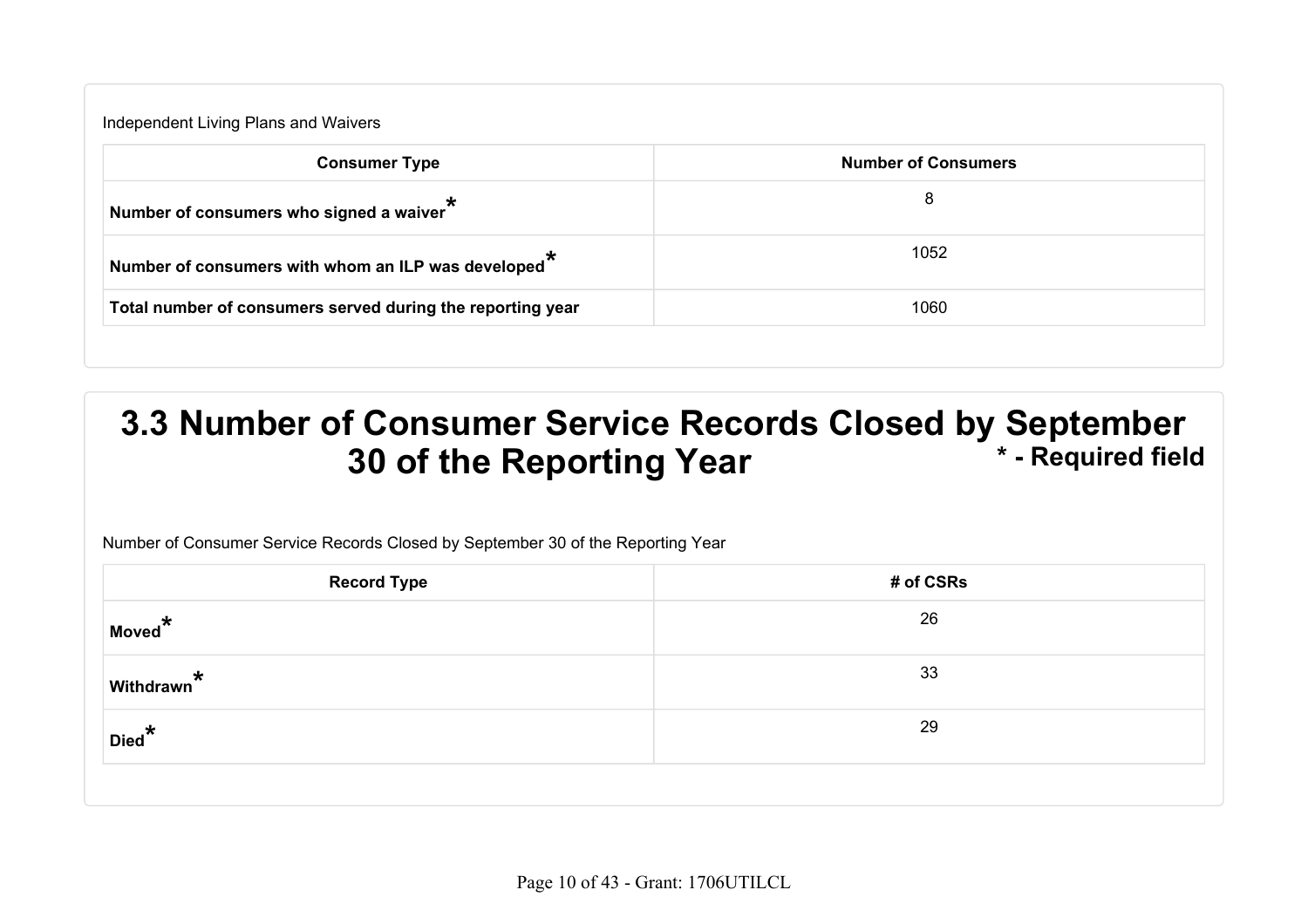| <b>Record Type</b>                 | # of CSRs |
|------------------------------------|-----------|
| Completed all goals set $*$        | 141       |
| $\circ$ Other $^{\star}$           | 0         |
| <b>Total number of CSRs closed</b> | 229       |

| <b>3.4 Age</b>                         | * - Required field |
|----------------------------------------|--------------------|
| Age                                    |                    |
| <b>Age Period</b>                      | # of Consumers     |
| Under 5 years old $^{\star}$           | $\mathfrak{B}$     |
| $\overline{A}$ ges 5-19 $\overline{A}$ | 144                |
| Ages 20-24 $^{\star}$                  | 61                 |
| Ages 25-59 $^{\star}$                  | 262                |
| Age 60 and Older $^{\star}$            | 590                |

Page 11 of 43 - Grant: 1706UTILCL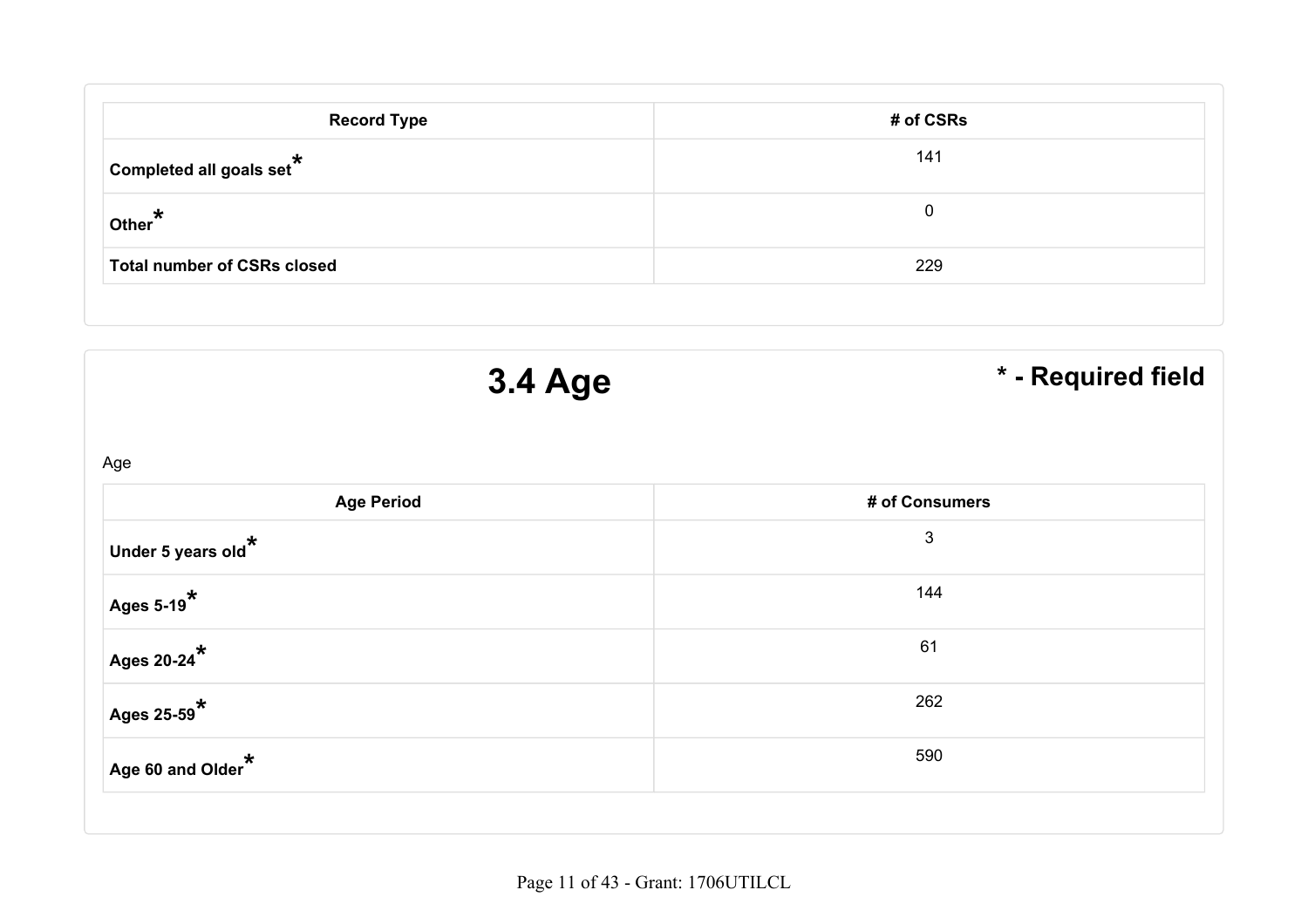| <b>Age Period</b>                 | # of Consumers |
|-----------------------------------|----------------|
| Age unavailable $*$               | 0              |
| Total numbers of consumers by age | 1060           |

| <b>3.5 Sex</b>                        | * - Required field |
|---------------------------------------|--------------------|
| Sex                                   |                    |
| <b>Sex</b>                            | # of Consumers     |
| Number of Females served <sup>*</sup> | 620                |
| Number of Males served <sup>*</sup>   | 440                |
| Total number of consumers by gender   | 1060               |

# **3.6 Race and Ethnicity \* - Required field**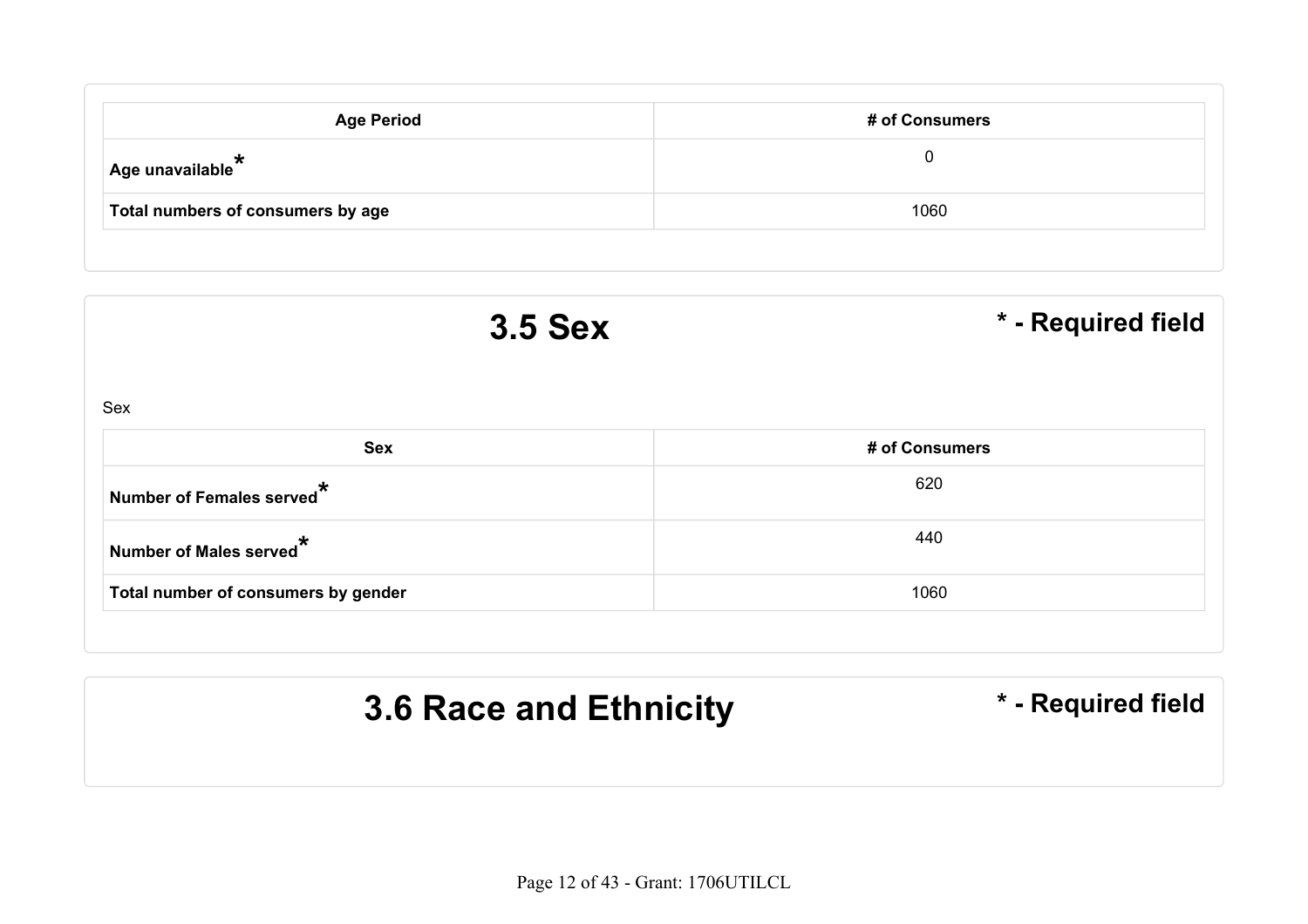| Race and Ethnicity                                                |                |  |  |
|-------------------------------------------------------------------|----------------|--|--|
| Race                                                              | # of Consumers |  |  |
| American Indian or Alaska Native <sup>*</sup>                     | 15             |  |  |
| Asian <sup>*</sup>                                                | 6              |  |  |
| Black or African American <sup>*</sup>                            | 14             |  |  |
| Native Hawaiian or Other Pacific Islander                         | 5              |  |  |
| White <sup>*</sup>                                                | 924            |  |  |
| Hispanic/Latino of any race or Hispanic/ Latino only <sup>*</sup> | 72             |  |  |
| Two or more races <sup>*</sup>                                    | 11             |  |  |
| Race and ethnicity unknown <sup>*</sup>                           | 13             |  |  |
| Total number of consumers served by race/ethnicity                | 1060           |  |  |

**3.7 Disability \*** - Required field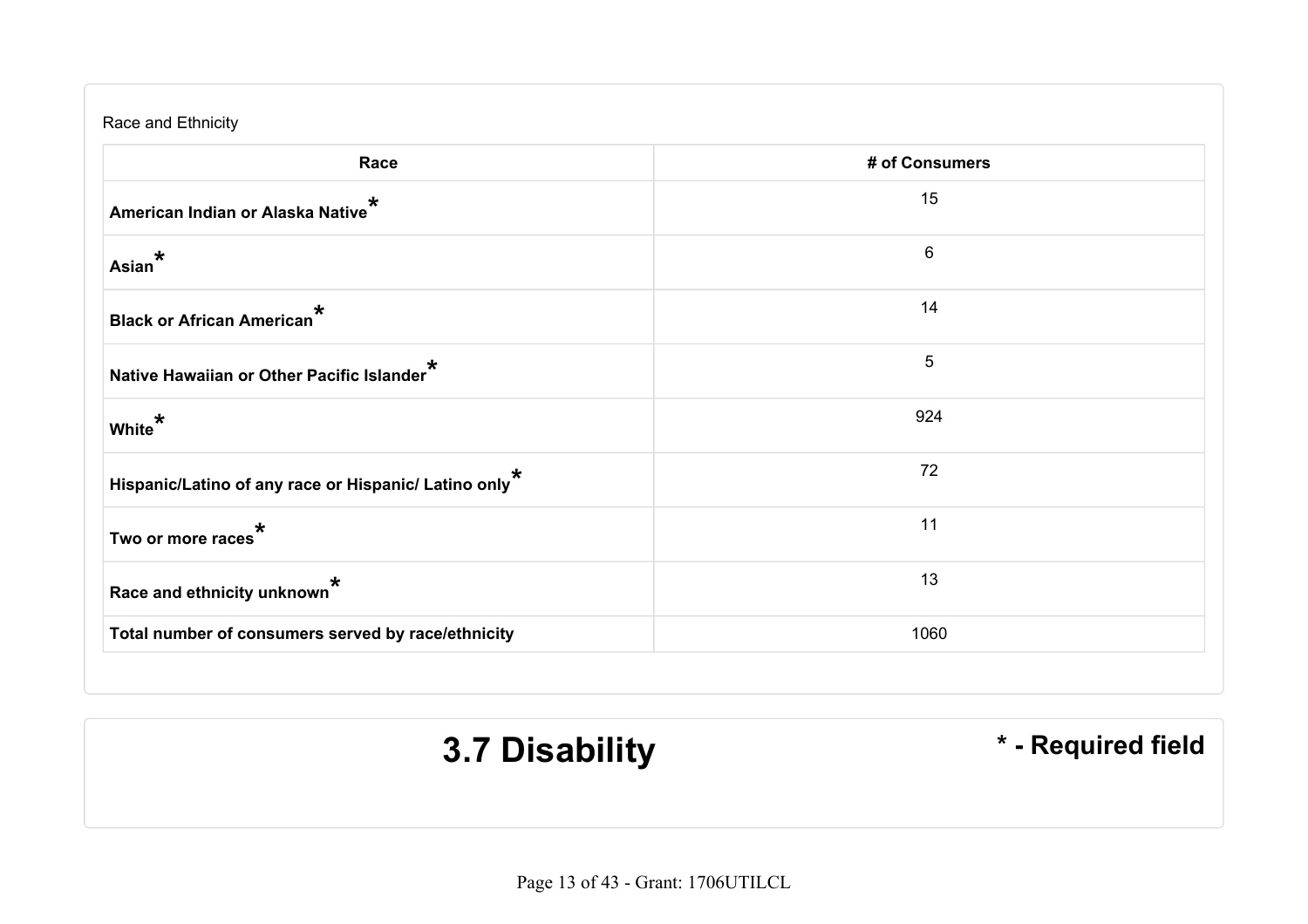| Disability                               |                  |  |  |  |
|------------------------------------------|------------------|--|--|--|
| <b>Disability Type</b><br># of Consumers |                  |  |  |  |
| $^{\dagger}$ Cognitive $^{\star}$        | 102              |  |  |  |
| Mental/Emotional*                        | 123              |  |  |  |
| $ P$ hysical $^*$                        | 424              |  |  |  |
| Hearing <sup>*</sup>                     | 68               |  |  |  |
| Vision <sup>*</sup>                      | 122              |  |  |  |
| Multiple Disabilities $^\star$           | 212              |  |  |  |
| Other*                                   | $\boldsymbol{9}$ |  |  |  |

#### **3.8 Individuals Served by County During the Reporting Year \* - Required field**

List each county within the CIL's service area, as indicated in the CIL's application for Part C funds and the approved SPIL. Add additional rows as necessary. For each county, indicate how many individuals residing in that county were served by the CIL during the reporting year.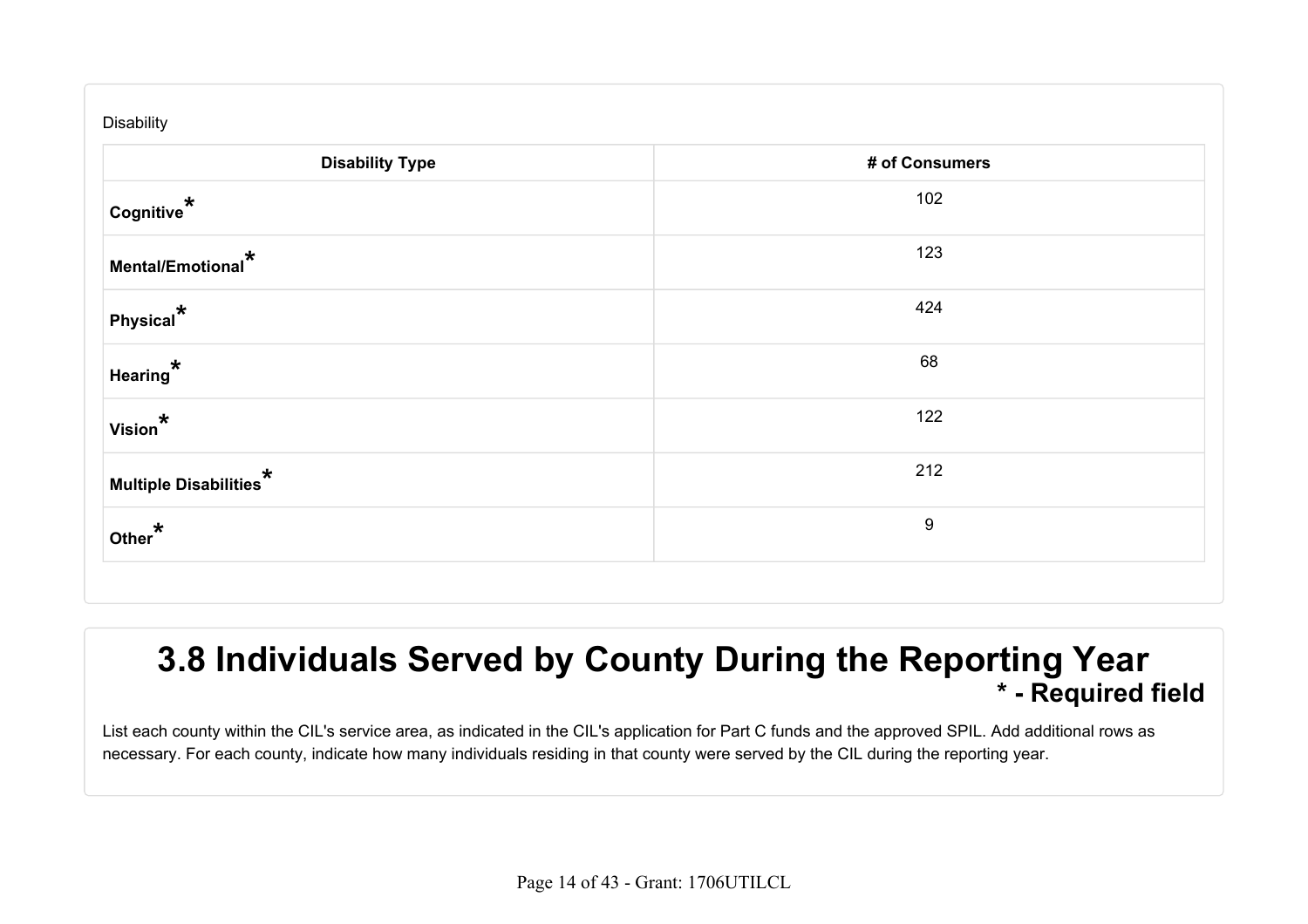#### 3.8.1 Individuals Served by County During the Reporting Year

| <b>County Name</b> | <b>Number of County Residents Served</b> |
|--------------------|------------------------------------------|
| Beaver             | 36                                       |
| Garfield           | 31                                       |
| Iron               | 168                                      |
| Kane               | 38                                       |
| Millard            | 79                                       |
| Piute              | 15                                       |
| Sevier             | 96                                       |
| Washington         | 589                                      |
| Wayne              | 8                                        |
|                    |                                          |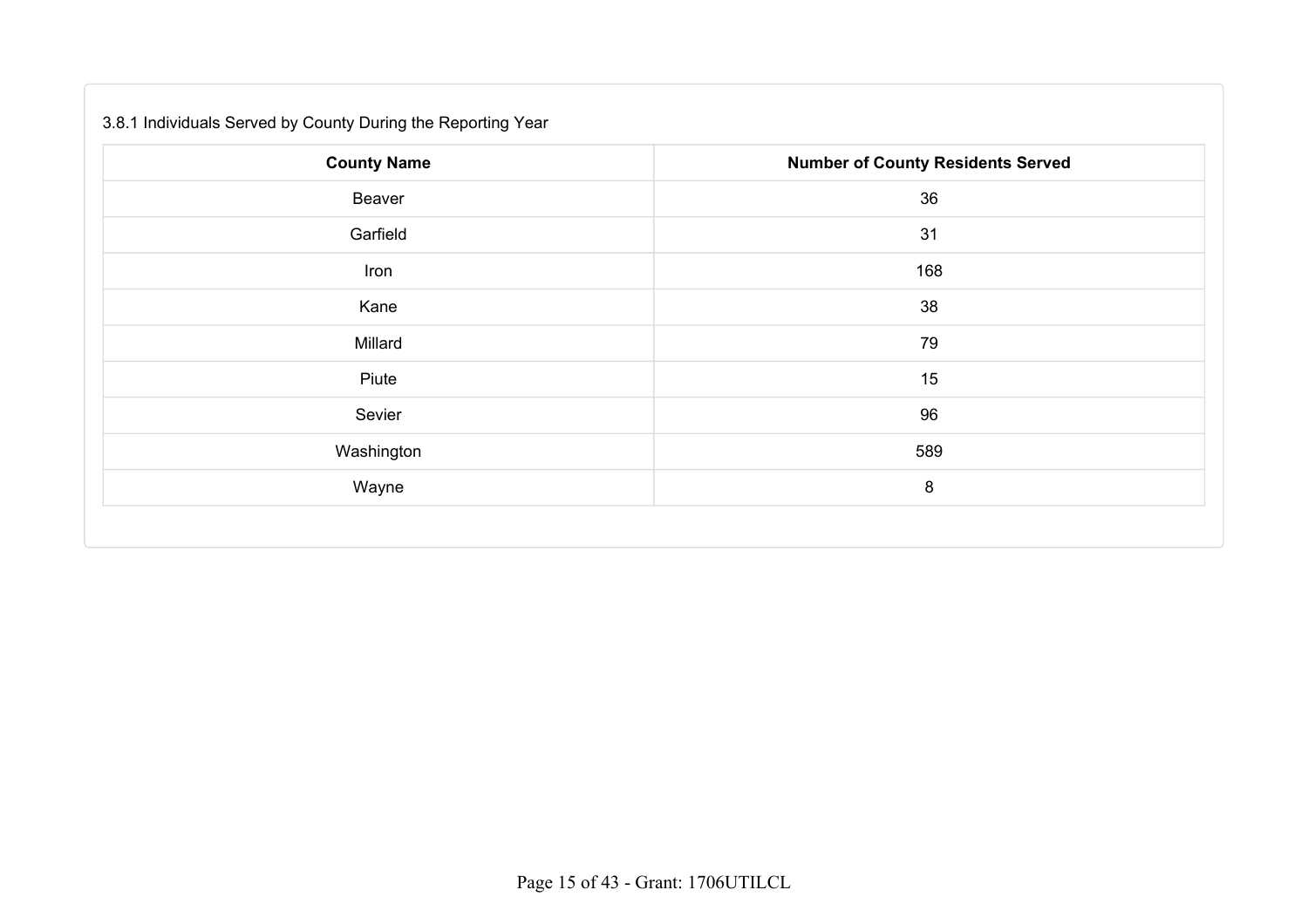## **Section 4. Individual Services and Achievements**

## **4.1 Individual Services \* - Required field**

Individual Services

| <b>Other IL Services</b>                                          | <b>Consumers Requesting Services</b> | <b>Consumers Receiving Services</b> |
|-------------------------------------------------------------------|--------------------------------------|-------------------------------------|
| Advocacy/Legal Services*                                          | 264                                  | 100                                 |
| Assistive Technology <sup>*</sup>                                 | 674                                  | 370                                 |
| Children's Services*                                              | 79                                   | 68                                  |
| <b>Communication Services*</b>                                    | 636                                  | 220                                 |
| <b>Counseling and Related Services</b> <sup>*</sup>               | 1009                                 | 579                                 |
| Family Services $^\star$                                          | 145                                  | 127                                 |
| Housing, Home Modifications, and Shelter<br>Services <sup>*</sup> | 82                                   | 37                                  |
|                                                                   |                                      |                                     |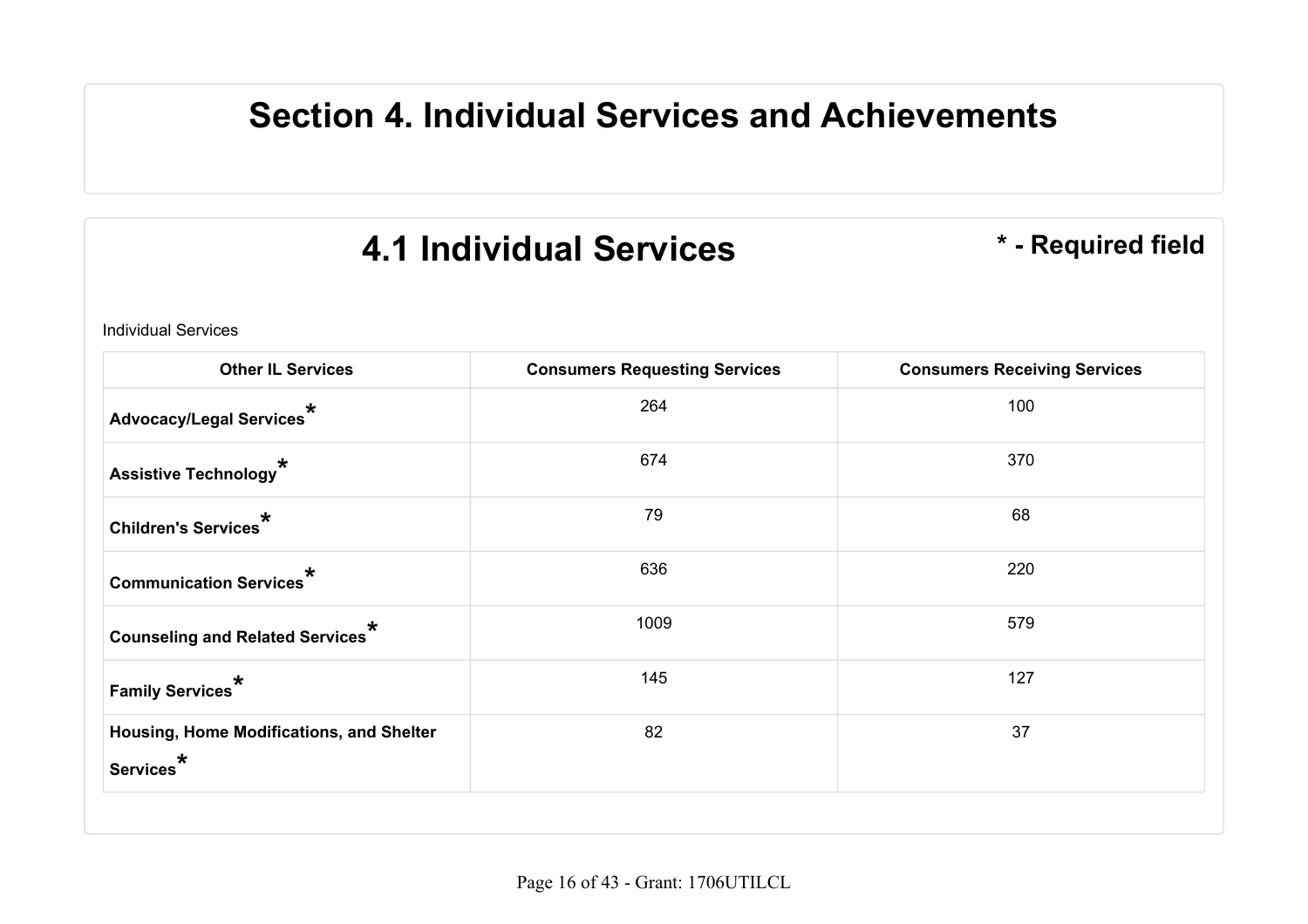| <b>Other IL Services</b>                                    | <b>Consumers Requesting Services</b> | <b>Consumers Receiving Services</b> |
|-------------------------------------------------------------|--------------------------------------|-------------------------------------|
| IL Skills Training and Life Skills Training <sup>*</sup>    | 400                                  | 266                                 |
| Information and Referral Services <sup>*</sup>              | 1309                                 | 986                                 |
| <b>Mental Restoration Services*</b>                         | $\mathbf 0$                          | $\mathbf 0$                         |
| Mobility Training*                                          | 136                                  | 48                                  |
| Peer Counseling Services*                                   | 77                                   | 63                                  |
| <b>Personal Assistance Services</b> *                       | 96                                   | 50                                  |
| Physical Restoration Services*                              | 44                                   | 15                                  |
| Preventive Services <sup>*</sup>                            | 24                                   | 19                                  |
| Prostheses, Orthotics, and Other<br>Appliances <sup>*</sup> | 23                                   | 12                                  |
| Recreational Services*                                      | 299                                  | 252                                 |
| Rehabilitation Technology Services <sup>*</sup>             | $\mathbf{1}$                         | $\mathbf{1}$                        |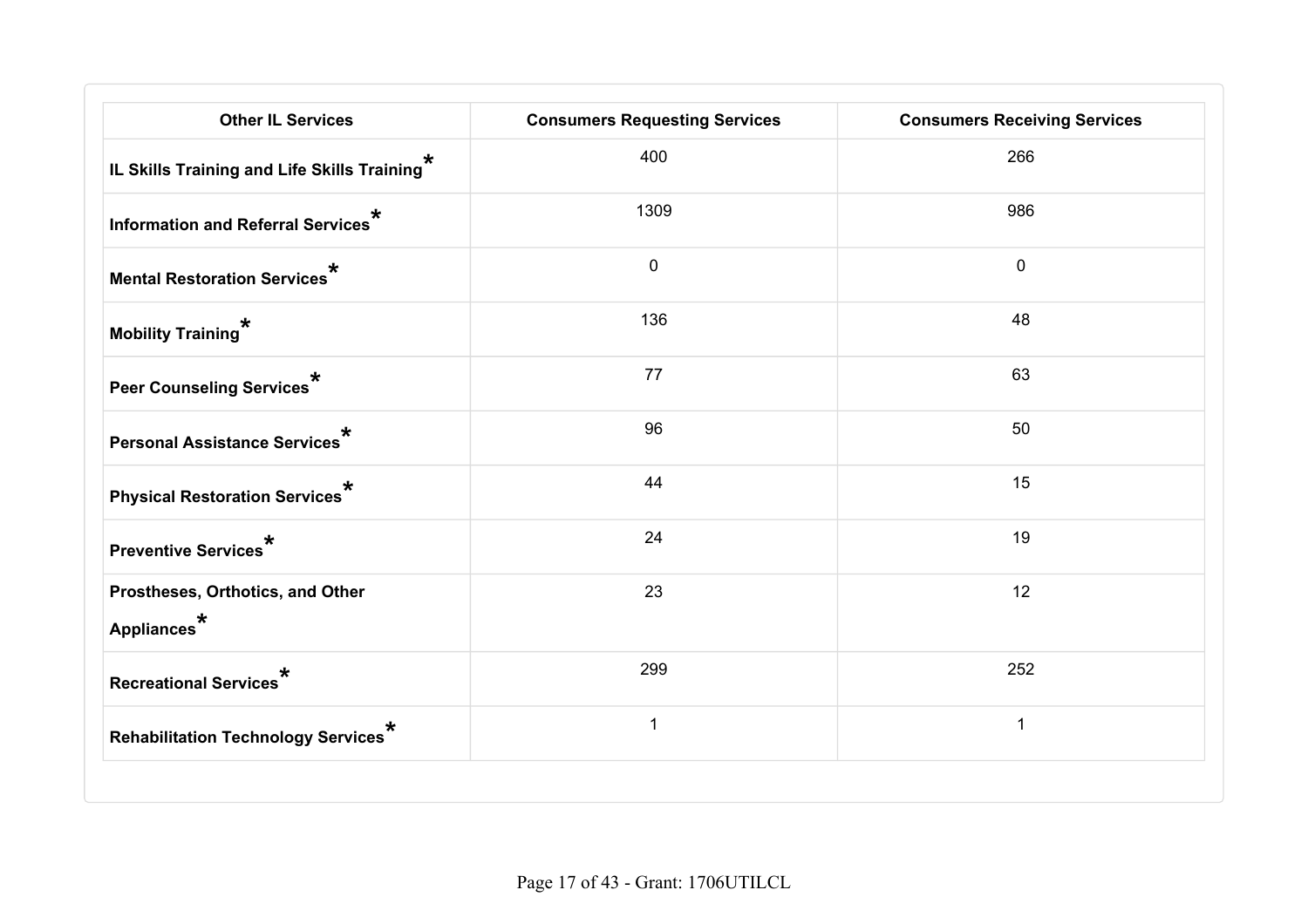| <b>Other IL Services</b>               | <b>Consumers Requesting Services</b> | <b>Consumers Receiving Services</b> |
|----------------------------------------|--------------------------------------|-------------------------------------|
| Therapeutic Treatment*                 | $\mathbf 0$                          | $\mathbf 0$                         |
| Transportation Services <sup>*</sup>   | 247                                  | 164                                 |
| Youth/Transition Services <sup>*</sup> | 110                                  | 90                                  |
| Vocational Services <sup>*</sup>       | 37                                   | 21                                  |
| Other Services <sup>*</sup>            | 5                                    | 5                                   |
|                                        | <b>Specify</b>                       | <b>Specify</b>                      |
|                                        | Services for the blind               | Services for the blind              |

## **4.2 I&R Information \* - Required field**

To inform RSA how many service providers engage in I&R follow-up contacts regarding access to transportation, health care services or assistive technology, please indicate the following:

**The service provider did engage in follow-up contacts with I&R recipients to document access gained to previously unavailable transportation, health care or assistive technology**

Yes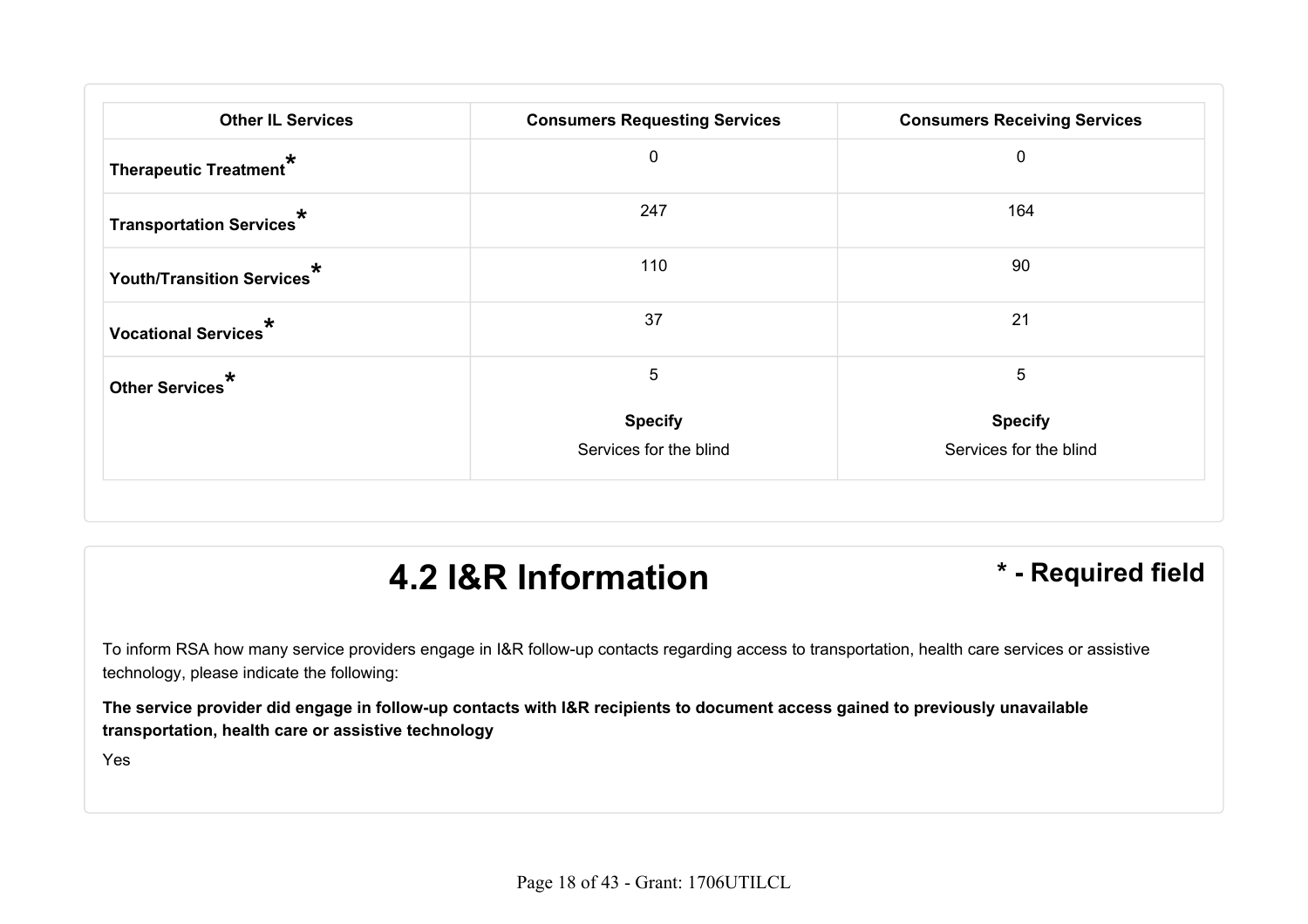**Describe how information and referral services and the other IL core and other IL services are provided to those who request such services in formats accessible to the individual requesting the services. Describe any innovative practices (not mentioned elsewhere in this report) to enhance the availability and effectiveness of IL services.** \*

RRCI has a staff member with basic sign language skills. There is a Spanish speaking staff member. We have staff members skilled in creating accessibility for the blind. We have devices available for those with accessible language needs. All documents are available in various formats upon request. RRCI has opened offices in underserved areas to create accessibility to community integration and life skills training opportunities.

## **4.3 Peer Relationships and Peer Role Models \* - Required field**

**Briefly describe how, during the reporting year, the CIL promoted the development of peer relationships and peer role models among individuals with significant disabilities.** \*

RRCI has focused on gathering adult peer support networks in underserved counties. Kane County just held their first Peer to Peer support activity in which 5 people were in attendance. They took the opportunity to connect with one another and discuss their successes in living with a disability in rural Utah. This was the first effort of its kind in this county.

Residents from Beaver and Iron counties have just begun to network with one another. Four individuals attended a multi-county consumer camp out and have developed friendships outside of RRCI.

The cross disability support group in Washington county, RRCI's largest of it's kind, has nearly outgrown its meeting space with 25+ individuals connecting regarding disability issues.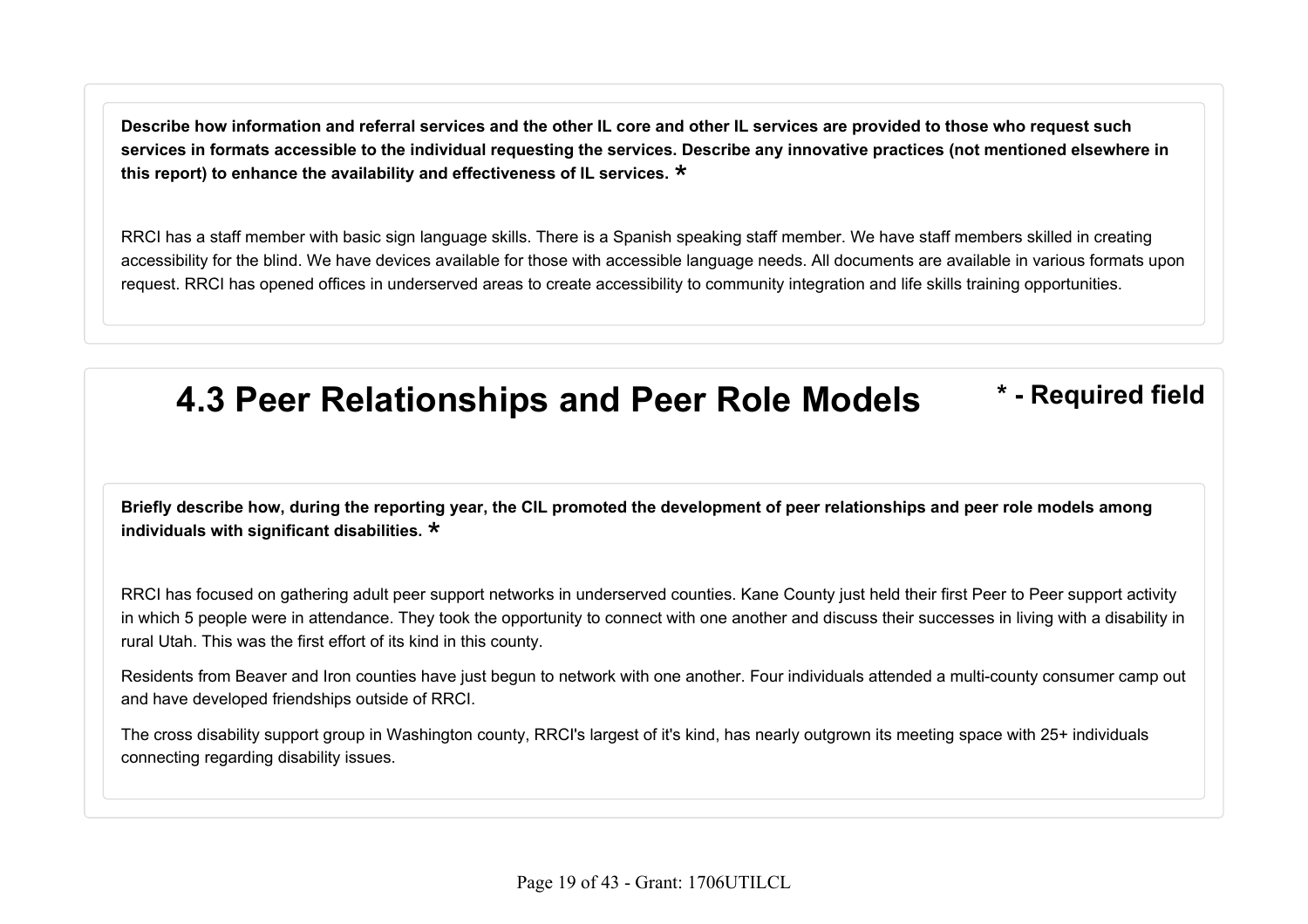#### **4.4 Increased Independence and Community Integration \* - Required field**

Increased Independence and Community Integration

| <b>Significant Life Area</b>                | <b>Goals Set</b> | <b>Goals Achieved</b> | In Progress |
|---------------------------------------------|------------------|-----------------------|-------------|
| Self-Advocacy/Self-<br>Empowerment*         | 261              | 73                    | 186         |
| Communication*                              | 124              | 37                    | 85          |
| Mobility/Transportation $^\star$            | 407              | 145                   | 262         |
| Community-Based Living*                     | 80               | 28                    | 52          |
| Educational <sup>*</sup>                    | 74               | 42                    | 25          |
| Vocational <sup>*</sup>                     | 47               | 22                    | 23          |
| $^{\shortparallel}$ Self-care $^{\bigstar}$ | 153              | 75                    | 77          |
|                                             |                  |                       |             |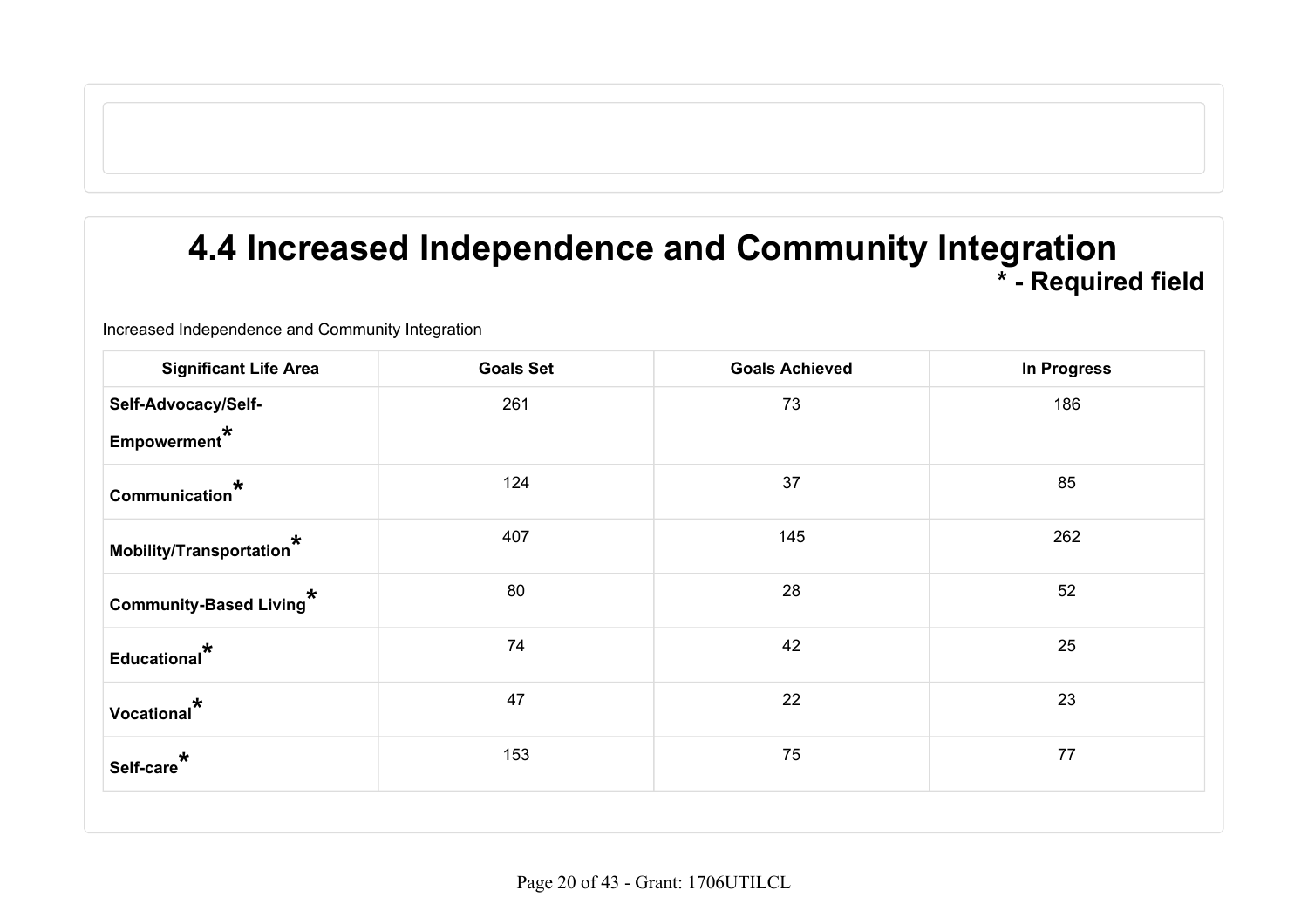| <b>Significant Life Area</b>                                                                                                                          | <b>Goals Set</b> | <b>Goals Achieved</b>   | In Progress |
|-------------------------------------------------------------------------------------------------------------------------------------------------------|------------------|-------------------------|-------------|
| $\star$<br>Information Access/Technology                                                                                                              | 148              | 64                      | 84          |
| <b>Personal Resource</b><br>Management <sup>*</sup>                                                                                                   | 19               | $\overline{\mathbf{4}}$ | 13          |
| <b>Relocation from a Nursing Home</b><br>or Institution to Community-<br><b>Based LivingCommunity/Social</b><br>$^{\dagger}$ Participation $^{\star}$ | 24               | 15                      | 9           |
| <b>Community/Social Participation</b>                                                                                                                 | 334              | 182                     | 146         |
| Other <sup>1</sup>                                                                                                                                    | 0                | $\pmb{0}$               | 0           |

#### **4.5 Improved Access To Transportation, Health Care Services, and Assistive Technology**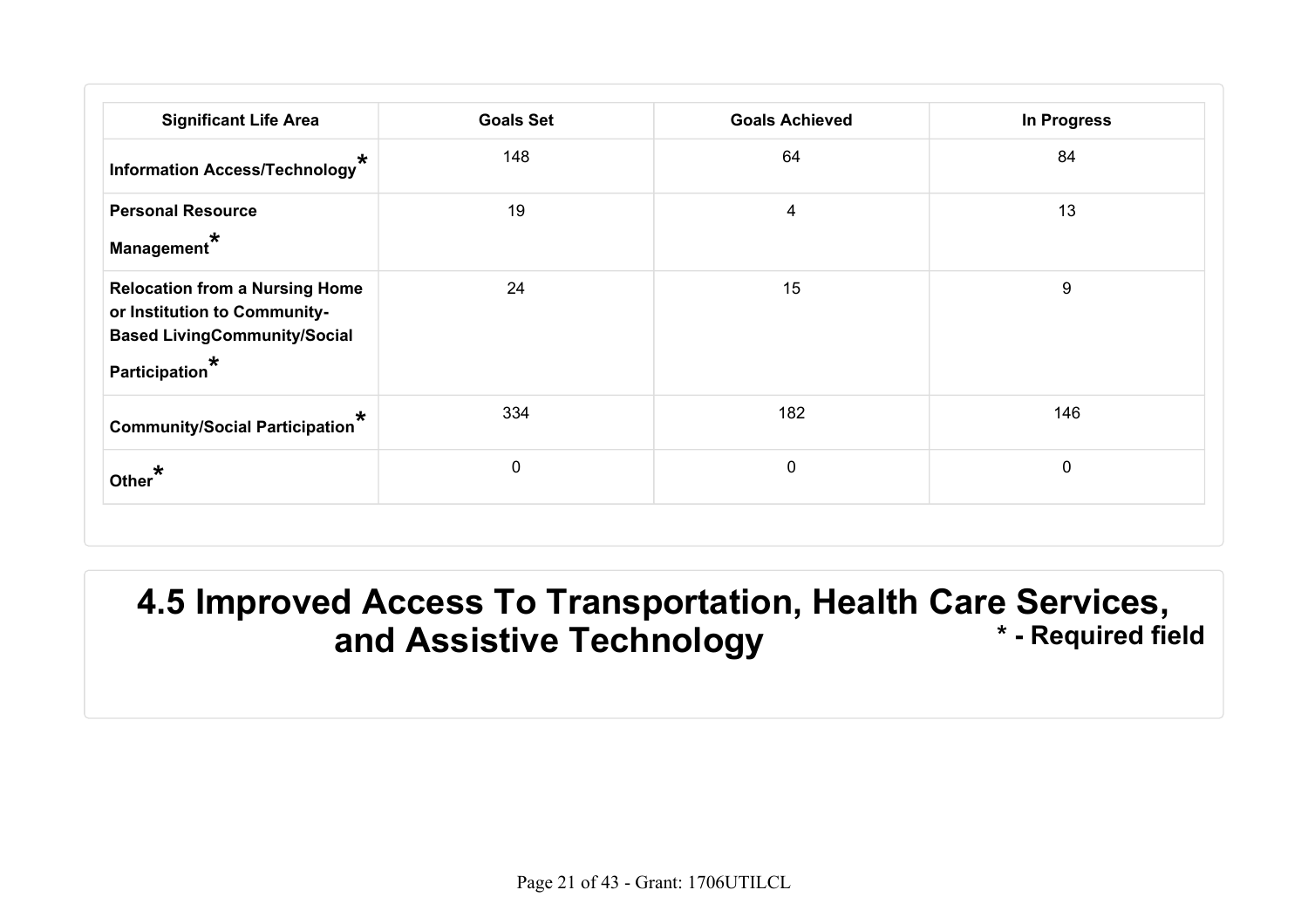In column one, indicate the number of consumers who required access to previously unavailable transportation, health care services, or assistive technology during the reporting year. Of the consumers listed in column one, indicate in column two, the number of consumers who, as a result of the provision of IL services (including the four core services), achieved access to previously unavailable transportation, health care services, or assistive technology during the reporting year. In column three, list the number of consumers whose access to transportation, health care services or assistive technology is still in progress at the end of the reporting year.

| <b>Areas</b>                                           | # of Consumers Requiring<br><b>Access</b> | # of Consumers Achieving<br><b>Access</b> | # of Consumers Whose Access is<br>in Progress |
|--------------------------------------------------------|-------------------------------------------|-------------------------------------------|-----------------------------------------------|
| Transportation $\tilde{\mathbf{r}}$                    | 20                                        | 11                                        | 9                                             |
| <b>Health Care Services<sup><math>\pi</math></sup></b> | 52                                        | 36                                        | 16                                            |
| Assistive Technology <sup>*</sup>                      | 188                                       | 130                                       | 58                                            |

Improved Access To Transportation, Health Care Services, and Assistive Technology

Note: For most IL services, a consumer's access to previously unavailable transportation, health care and assistive technology is documented through his or her CSR. In some instances, consumers may achieve an outcome solely through information and referral (I&R) services. To document these instances as successful outcomes, providers are not required to create CSRs for these consumers but must be able to report that follow-up contacts with these consumers showed access to previously unavailable transportation, health care and assistive technology.

**4.6 Self-Help and Self-Advocacy \* - Required field**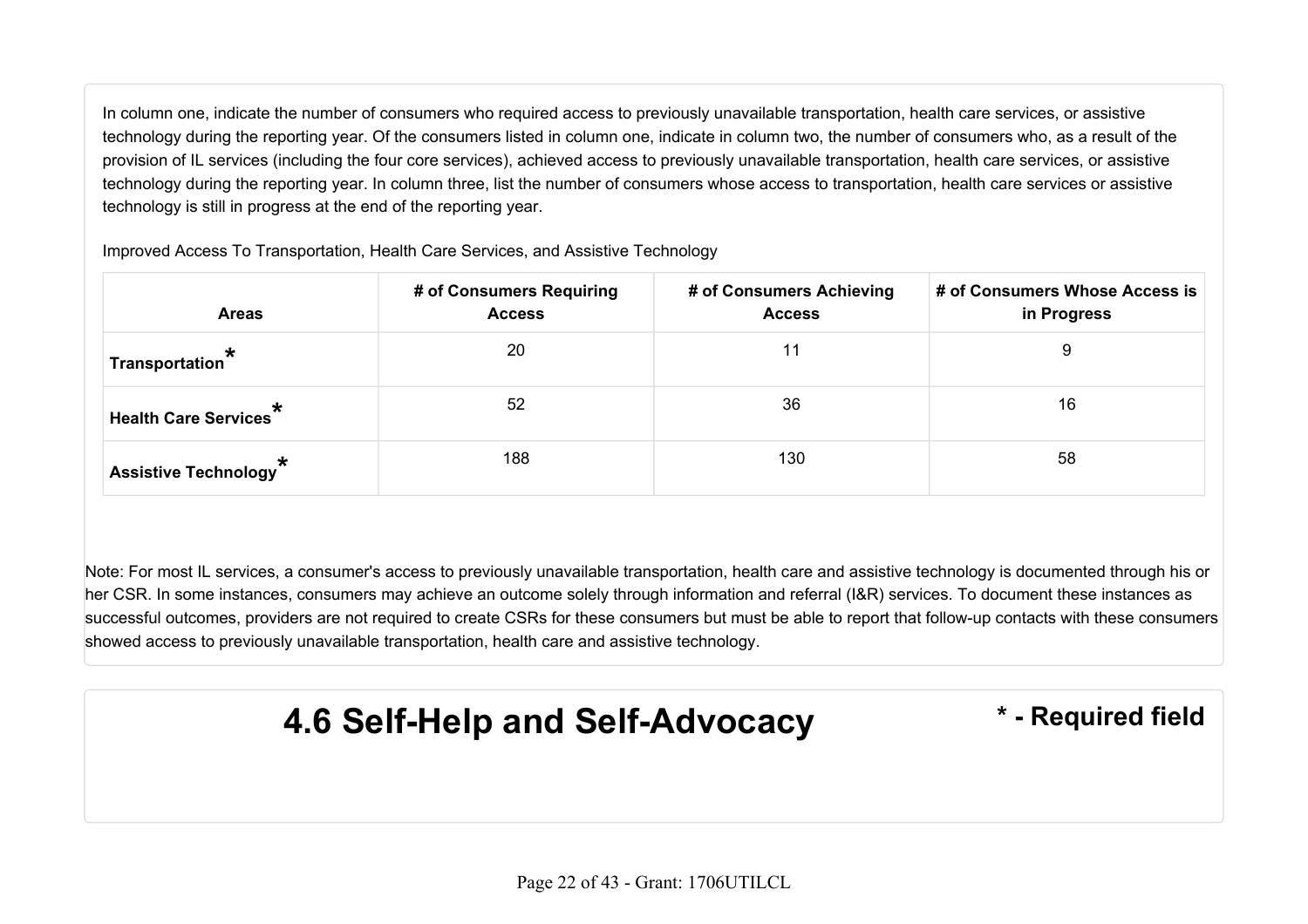**Briefly describe how the CIL has promoted self-help and self-advocacy among individuals with significant disabilities during the reporting year.** \*

RRCI staff maintain a culture of confidence in consumer directed decision-making. Consumers receive assistance with making their voices heard only as requested. Staff serves as a resource to ensure that consumers understand their options during decision-making processes. This culture promotes self-help and self-advocacy.

Individuals participating in peer networking have dedicated their time together to register to vote, understand local and national concerns that affect the disability community as a whole. They strategize with one another to better understand what has been successful for others.

#### **4.7 Additional Information Concerning Individual Services or Achievements \* - Required field**

**Please provide any additional description or explanation concerning individual services or achievements, including outstanding success stories and/or major obstacles encountered.** \*

RRCI was awarded ongoing funds from the Utah State Legislature. With these ongoing funds, we were able to open offices in outlaying areas. Initially, an office with a part time Independent Living Coordinator was opened in Beaver County. This is the county that has fewest cities. A substantial amount of travel was required by staff in Millard County, one of the largest geographic areas. Consumers in Beaver County were inadvertently neglected. Opening the part time office has proven to create a consistent service structure for people in that county.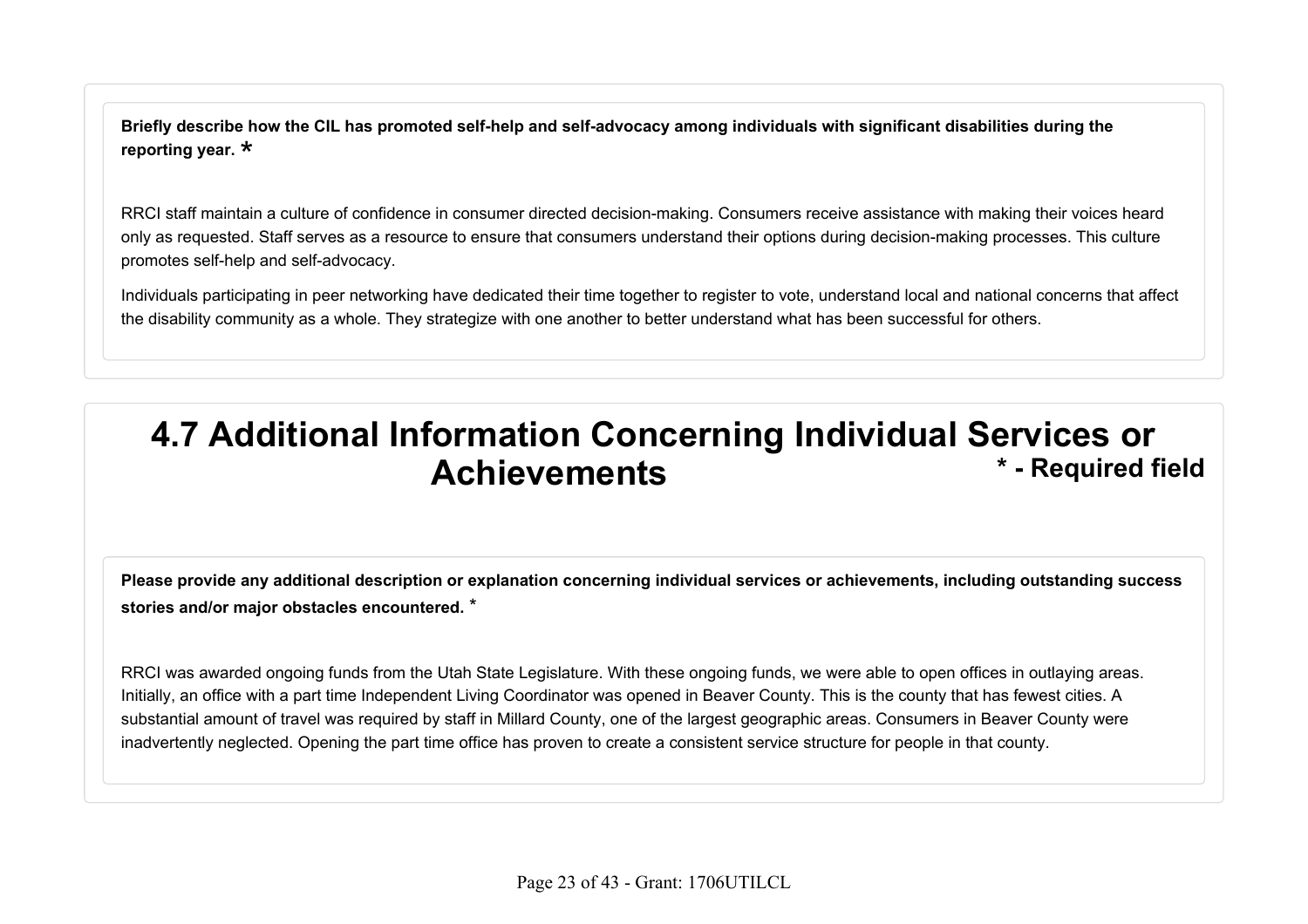Additionally, Washington County is highly populated compared to other counties in the service area. Consumers in Hurricane were requiring transportation to St. George to attend life skills training and socialization activities. An office was opened in Hurricane and staffed with a full time Independent Living Coordinator.

Strategically bringing services to consumers in rural communities has resulted in a 75% growth in RRCI's rural counties during the past three years.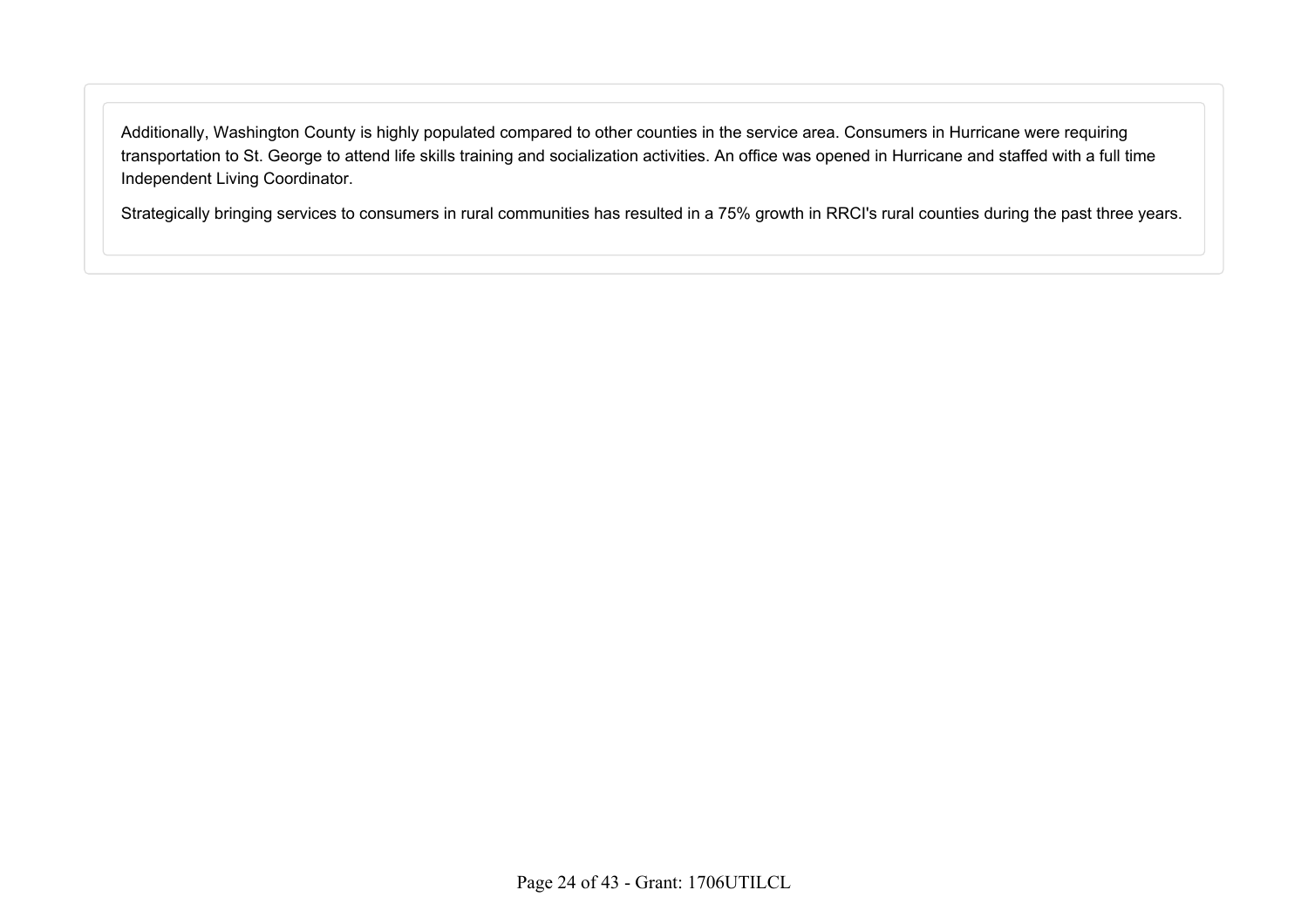## **Section 5. Provision of Services**

#### **5.1 Compliance Indicator 2: Provision of Services on a Cross-Disability Basis the Contract of August 2015 has a state of the Contract 2015 has a state of the Contract 2016 has a state of the Contract 2016 has a state of the Contract 2016 has a state of the Contract 2016**

**Briefly describe how, during the reporting year, the CIL has ensured that IL services are provided to eligible individuals with a diversity of significant disabilities and individuals who are members of populations that are unserved or underserved, without restrictions based on the particular type or types of significant disability and in a manner that is neither targeted nor limited to a particular type of significant disability.** \*

RRCI provides inclusive services to consumers with significant disabilities. All are welcome to life skills training classes, community integration, and socialization activities regardless of the nature of the disability. Whether a group is camping, cooking, or supporting one another, all are welcome. People with vision and hearing limitations, mobility, or cognitive disabilities, or other disabilities commingle and enjoy one another's input and friendship.

## **5.2 Alternative Formats \* - Required field**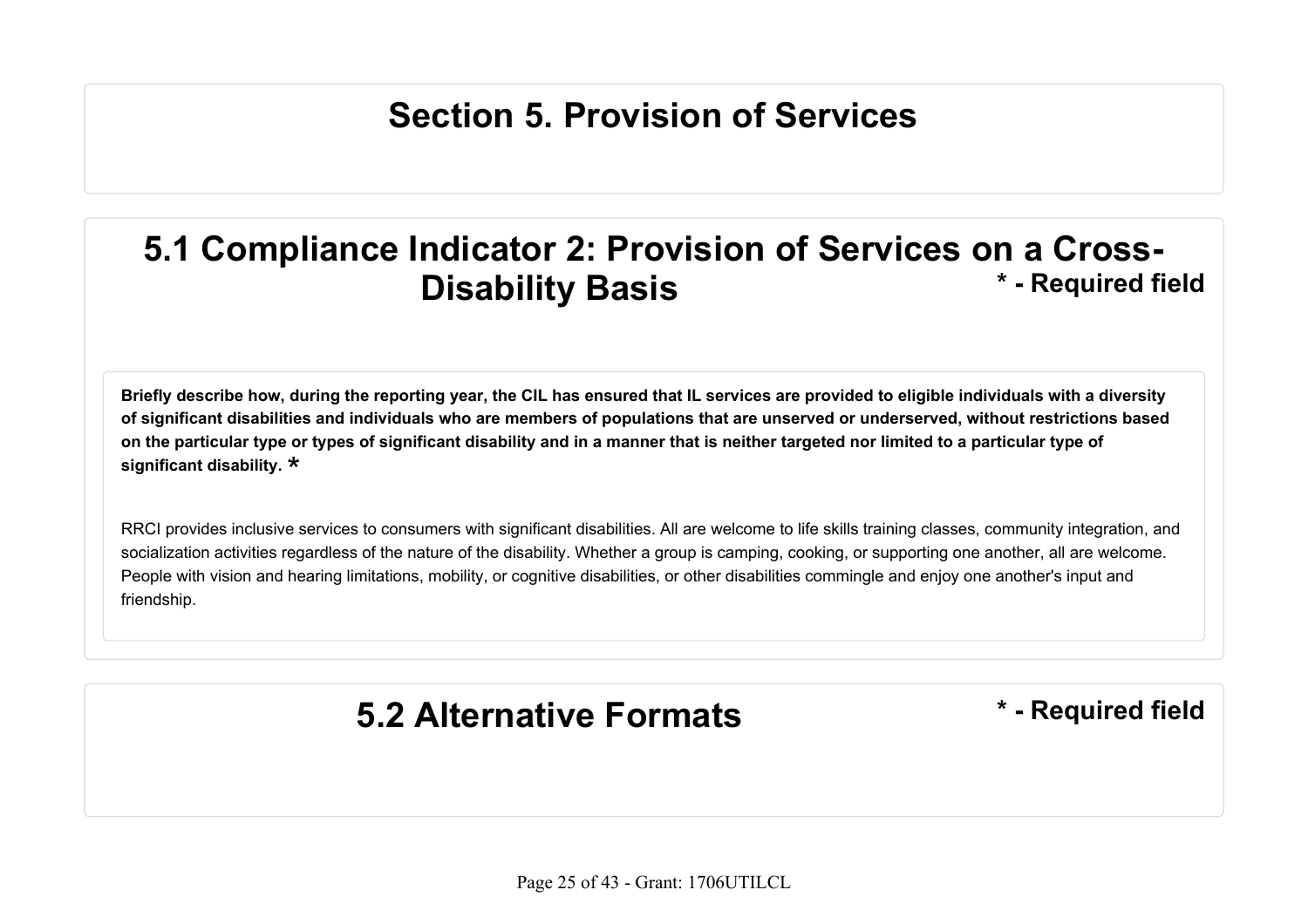**Briefly describe how, during the reporting year, the CIL has ensured the availability in alternative formats of all of its written policies and materials and IL services, as appropriate.** \*

RRCI provides A monthly eNewsletter is distributed to all who request that format. All of our brochures have been updated in a more accessible font and format. Our primary brochure has been translated into Spanish. Consumers are welcome to request any materials that they need and we will provide it in accessible format. The staff has access to I Speak Cards, language translators, etc. Our budget allows for interpretation services for deaf and consumers whose first language is not English.

## **5.3 Equal Access \* - Required field**

**Briefly describe how, during the reporting year, the CIL has ensured equal access of individuals with significant disabilities, including communication and physical access, to the center's services, programs, activities, resources, and facilities, whether publicly or privately funded. Equal access, for the purposes of this indicator, means that the same access is provided to any individual with a significant disability regardless of the individual's type of significant disability.** \*

One example of equal access for all consumers was our annual camp out held in August 2018. Participants from seven of nine counties attended the activity. People with physical, cognitive, and sensory disabilities came together. They set up tents, assisted with food preparation, planned and participated in camp songs and activities, and worked together cohesively. It was a beautiful sight.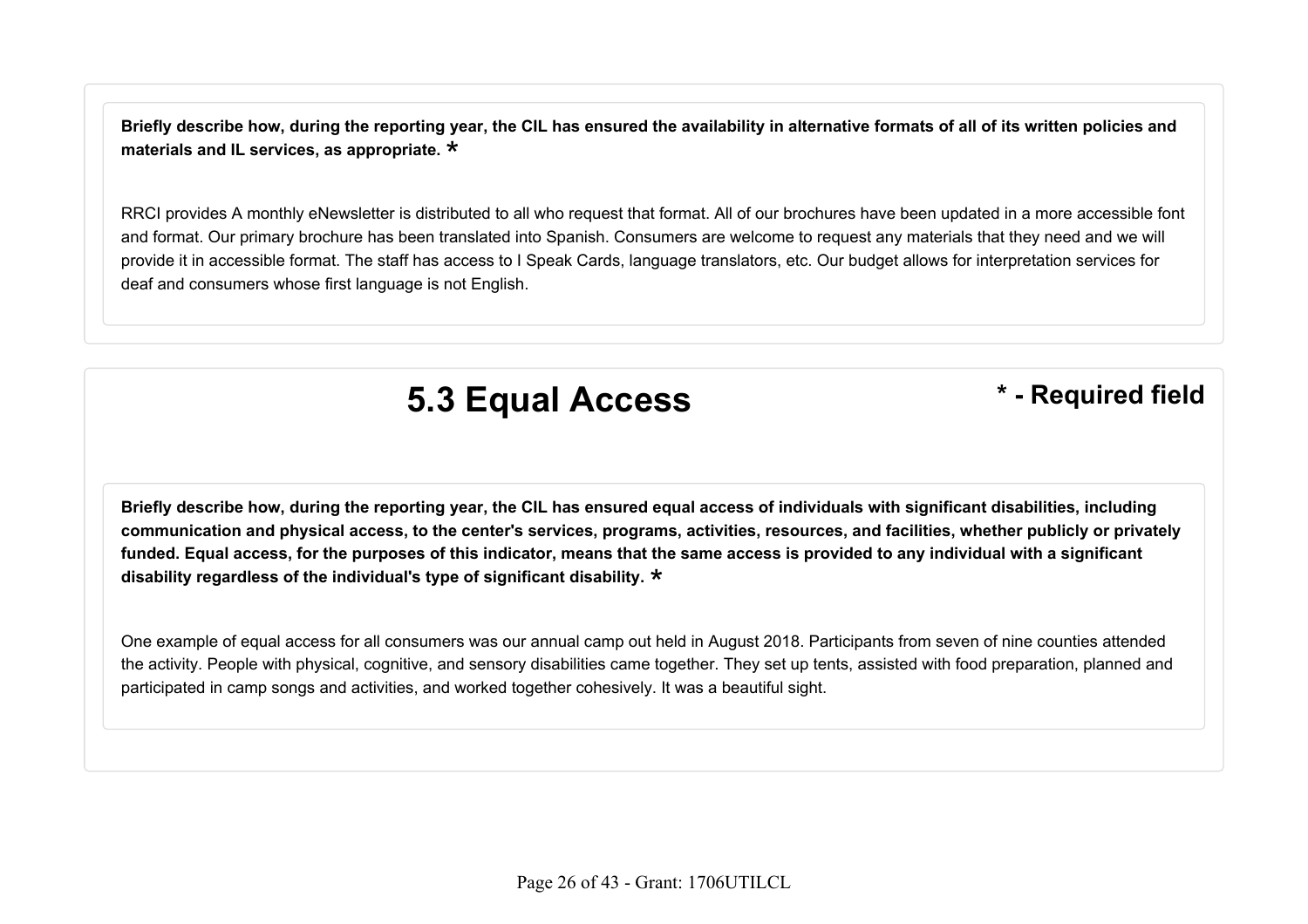**Briefly describe how, during the reporting year, the CIL has advocated for and conducted activities that promote the equal access to all services, programs, activities, resources, and facilities in society, whether public or private, and regardless of funding source, for individuals with significant disabilities. Equal access, for the purposes of this indicator, means that the same access provided to individuals without disabilities is provided in the center's service area to individuals with significant disabilities.** \*

Consumers are supported in advocacy activities. When physical barriers arise in various communities, consumers go to city council meetings, contact their mayor, and get out and vote. Additionally, RRCI has increased its ownership in vans so that more consumers wishing to participate in community integration, living skills, and socialization activities have transportation to and from these activities. RRCI staff members sit on various community boards including the AOG's in our service area, transportation, housing and veterans committees to insure representation of the disability community.

#### **5.4 Consumer Information \* - Required field**

**Briefly describe how, during the reporting year, the CIL has ensured that consumers have the opportunity to develop and achieve their goals (either with or without an ILP) and that the consumer has the opportunity to express satisfaction with the center and such consumer satisfaction results are evaluated by the center.** \*

RRCI has a system for reaching out to consumers with consumer satisfaction surveys. Responses are compiled and shared with board and staff members monthly. Generally, feedback is outstanding. However, surveys are used for training and opportunities for course correction when needed. The consumers were able to achieve many goals through IL skills classes which are goal driven programs and are determined by the consumer, with the Center continuing to provide support as needed. IL skills training provided youth and adults with disabilities the opportunity to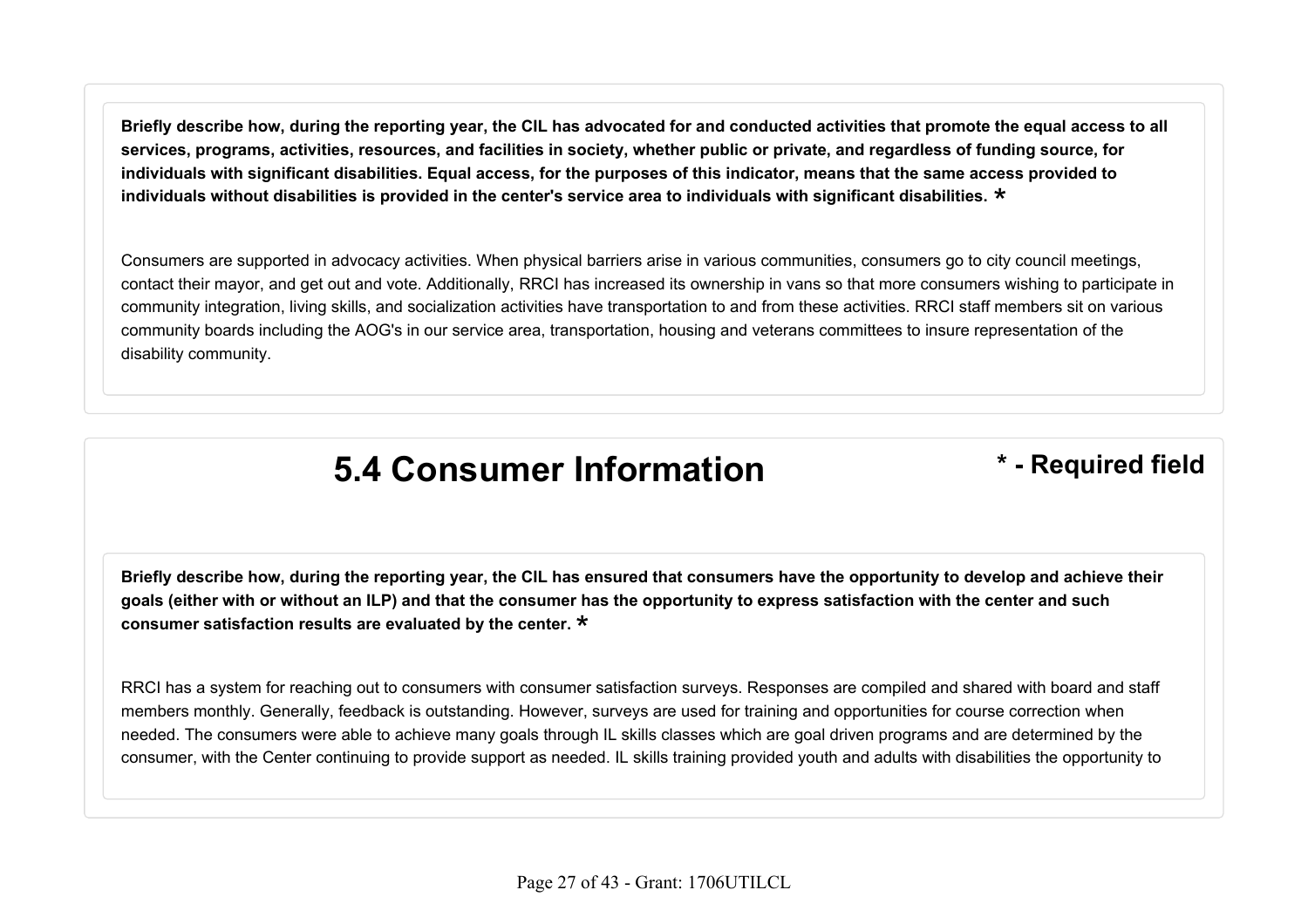make appropriate choices and learn the skills that assisted them to achieve the highest level of independence possible. By providing information and referral services, goals were achieved. the Center assisted and taught self-advocacy so that the consumers were able to access services from many community programs and they became aware of resources and options for people with disabilities. Services and goal establishment are offered and encouraged whether or not the consumer chooses to develop and/or sign an Independent Living Plan.

#### **5.5 Consumer Service Record Requirements \* - Required field**

Briefly describe how, during the reporting year, the CIL ensured that each consumer's CSR contains all of the required information  $\star$ 

Each consumer file contains the standardized checklist that is used to conduct file audits. Each staff member is responsible for ensuring compliance according to the checklist. All files have been loaded in a common database electronically. Each quarter, the IL supervisor selects four files randomly and goes through the checklist ensuring that each document is in proper order and is correctly signed and dated. If a signature or document is missing, the staff member immediately resolves the issue.

#### **5.6 Community Activities \* - Required field**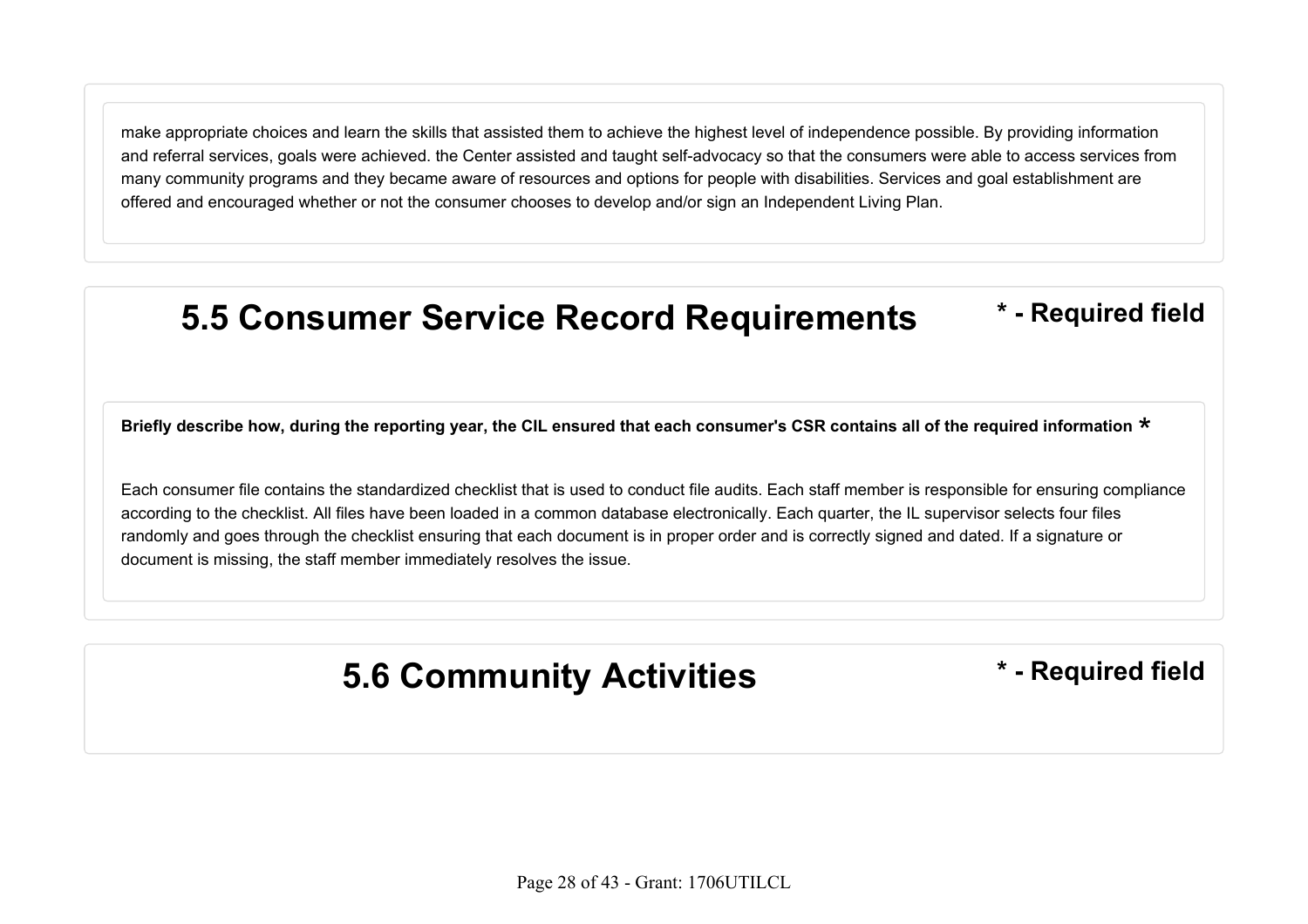| <b>Issue Area</b>    | <b>Activity Type</b>         | <b>Hours Spent</b> | Objective(s)                                                                                                      | Outcome(s)                                                                           |
|----------------------|------------------------------|--------------------|-------------------------------------------------------------------------------------------------------------------|--------------------------------------------------------------------------------------|
| Increasing Avail AT  | <b>Community Integration</b> | 100                | Celebrate RRCI History,<br>present, and future<br>endeavors                                                       | Consumers and community<br>learn about RRCI.                                         |
| Access to healthcare | Collaborate & Network        | 3                  | Met with Danville.<br>Discussed how RRCI can<br>help clients                                                      | Provided packets of<br>information                                                   |
| Increase Avail AT    | Outreach                     | $\overline{2}$     | Learn about resources<br>available for youth                                                                      | Develop relationship with<br>post high.                                              |
| Access to healthcare | <b>Barriers</b>              | 10                 | Consumers donated hats to<br>cancer center. Discussed<br>programs                                                 | Connected with patients and<br>healthcare providers.                                 |
| Increase avail AT    | <b>Community Education</b>   | $\overline{2}$     | Talk to members of senior<br>community about RRCI<br>services and events.                                         | Successful booth                                                                     |
| Housing              | <b>Housing Opportunities</b> | 10                 | Learned about housing<br>opportunities. Learned<br>about new homeless shelter<br>for youth coming to the<br>area. | Offered to collaborate by<br>teaching life skills training at<br>various facilities. |
| Access to AT         | Educational                  | 3                  | Review paperwork<br>requirements for Pre-ETS                                                                      | School district collaboration                                                        |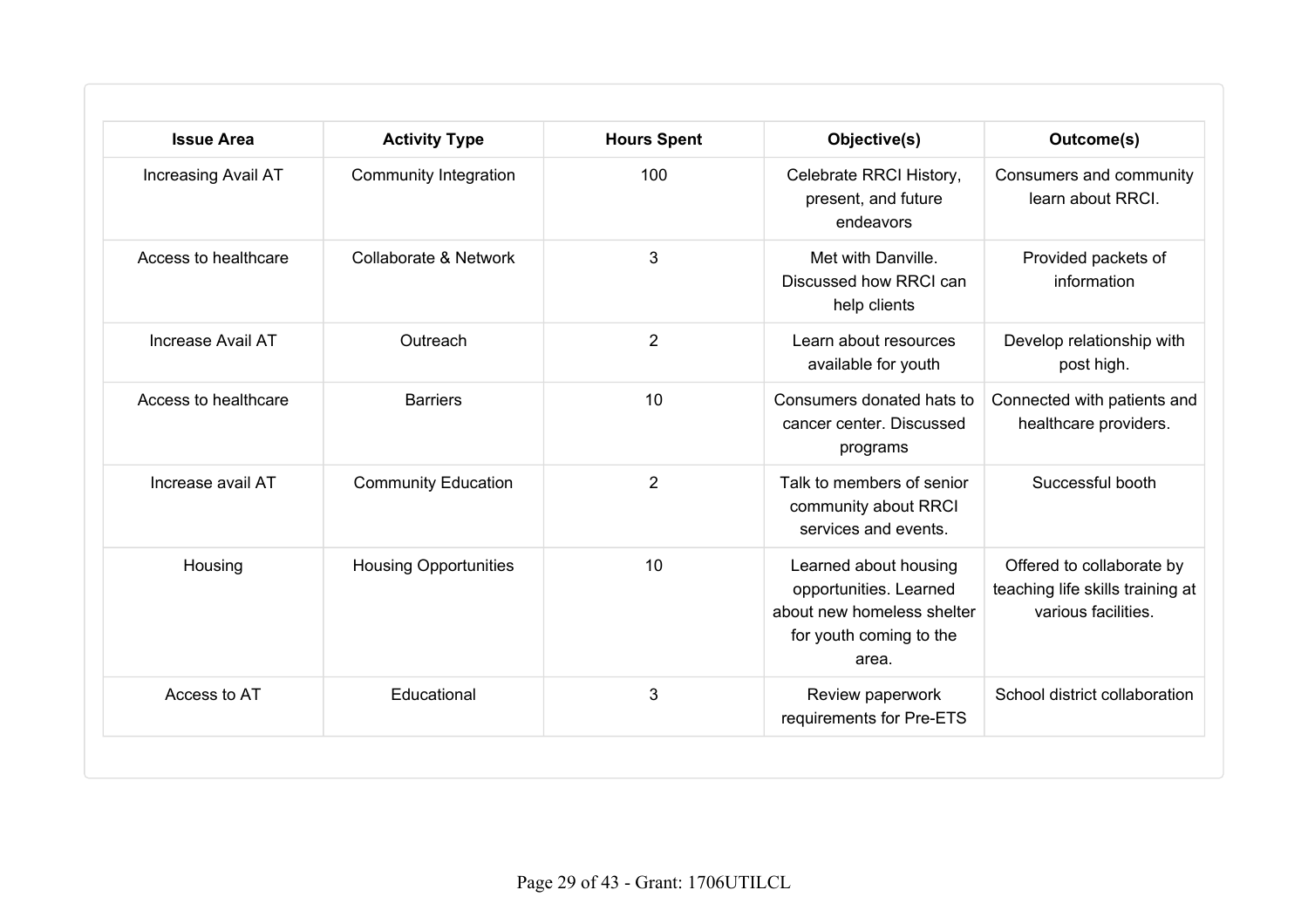## **5.7 Description of Community Activities \* - Required field**

**For the community activities mentioned above, provide additional details such as the role of the CIL staff board members and/or consumers, names of any partner organizations and further descriptions of the specific activities, services and benefits.** \*

RRCI celebrated it's 20 year anniversary in 2017. Staff spent hours reaching out to the consumers and community members to join us in the celebration. We had a lot of community engagement and volunteer support. Great outcomes included connecting the community to RRCI's mission. Establishing collaborative relationships.

RRCI has connected with housing in the area at a new an unique rate this year. A developer of a new low income housing project with specific set asides for people with disabilities sought out RRCI to assist with referrals and support for people with disabilities in the community to access housing. Several of RRCI's consumers have moved from homelessness or upgraded housing because of this project.

RRCI is working with the new youth homeless shelter being established in the area. RRCI was invited to collaborate by offering life skills training opportunities to homeless youth with disabilities.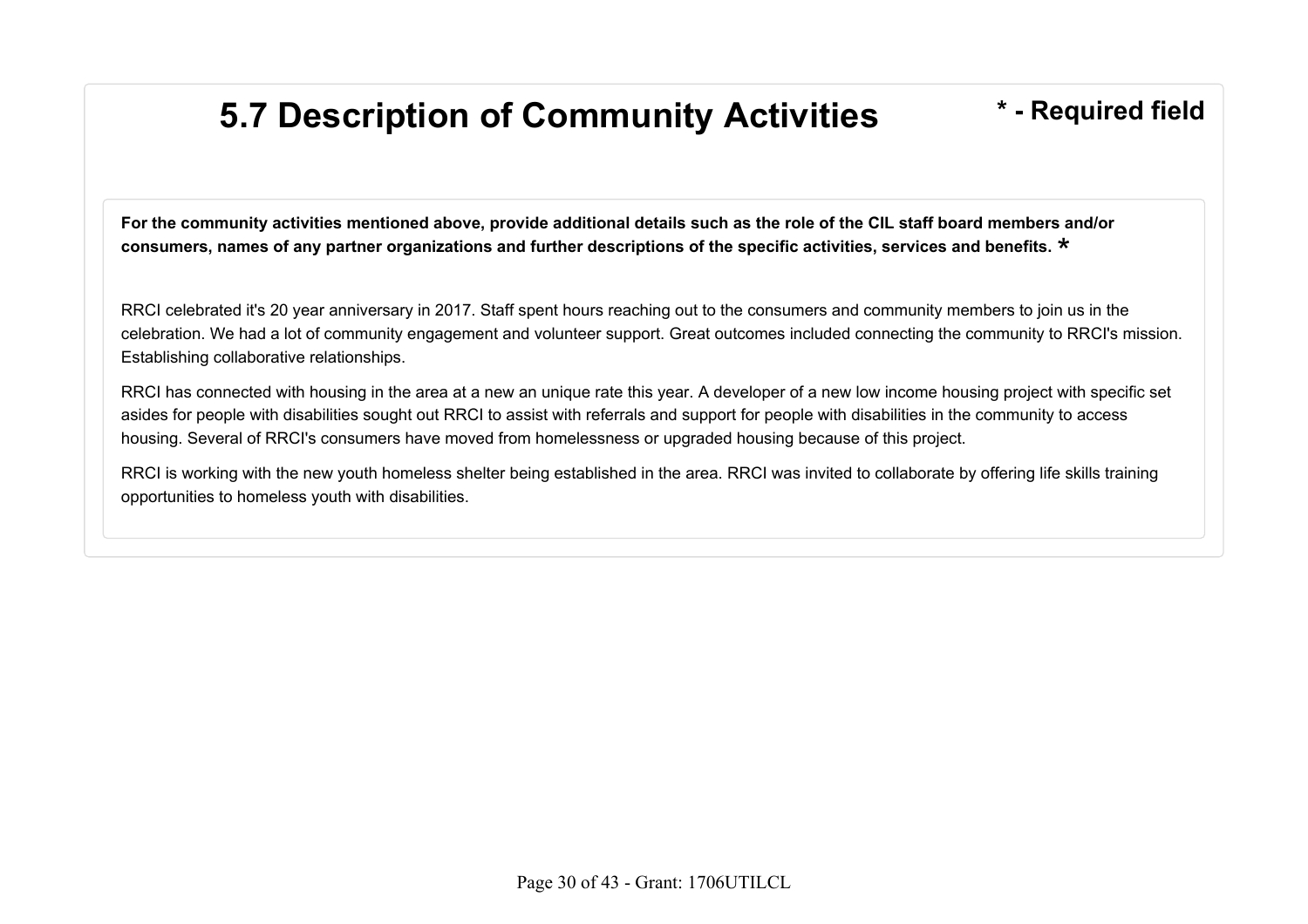#### **Section 6. Annual Program and Financial Objectives \* - Required field**

### **6.1 Work Plan for the Reporting Year \* - Required field**

6.1.1 Achievements

**Discuss the work plan's proposed goals and objectives and the progress made in achieving them during the reporting year.** \*

Goal 1: Fund Development

- 1. Create two month reserve account- Goal accomplished
- 2. Implement an evening respite program- Goal accomplished

Goal 2: Focus on Rural communities- goal accomplished

- 1. Opened office in Beaver County
- 2. Opened office in Hurricane
- 3. Experienced growth in rural counties

| FY.     | <b>Total Consumers</b> | Washington County Rural Counties |     |
|---------|------------------------|----------------------------------|-----|
| 15-16   | 827                    | 532                              | 295 |
| $17-18$ | 939                    | 568                              | 371 |
| $17-18$ | 1064                   | 589                              | 475 |
|         |                        |                                  |     |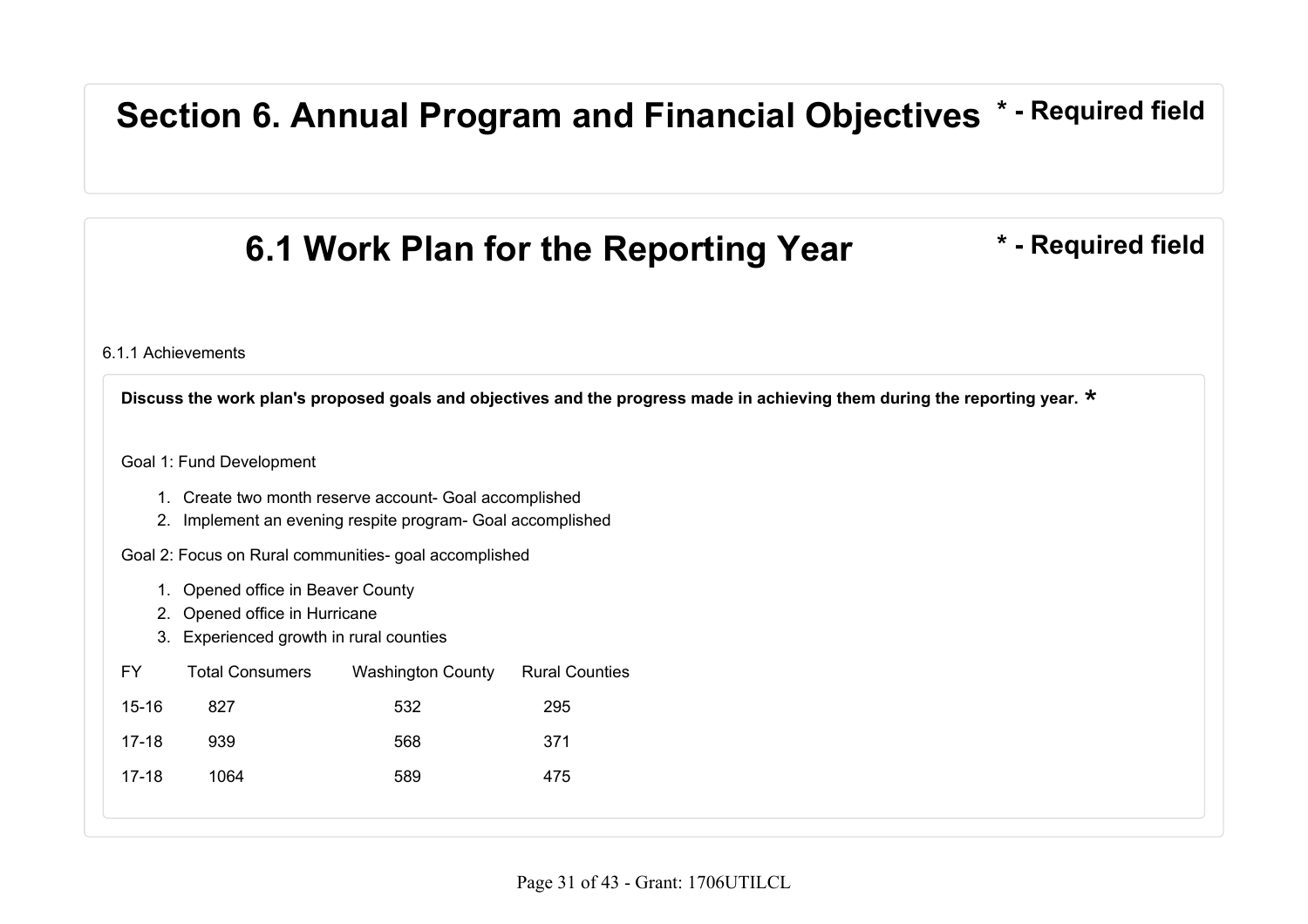Goal 3: Increase community awareness among business leaders and media to increase consumers and funds-

RRCI staff has tracked 479 hours of community outreach.

Goal 4: Recruit 3 additional board members- increased and lost members. +1 at the time of this report.

#### 6.1.2 Challenges

**Describe any substantial challenges or problems encountered by the CIL, and the resolutions/attempted resolutions.** \*

The biggest problem has been to attempt to implement the required indirect cost rate. It's a mess for small nonprofits. Hopefully we will have a better understanding next year.

#### 6.1.3 Comparison with Prior Reporting Year

**As appropriate, compare the CIL's activities in the reporting year with its activities in prior years, e.g., recent trends.** \*

Recent trends indicate that there is little staff turn over, additional consumers to serve, and people are generally happy with the services they receive.

#### **6.2 Work Plan for the Year Following the Reporting Year \* - Required field**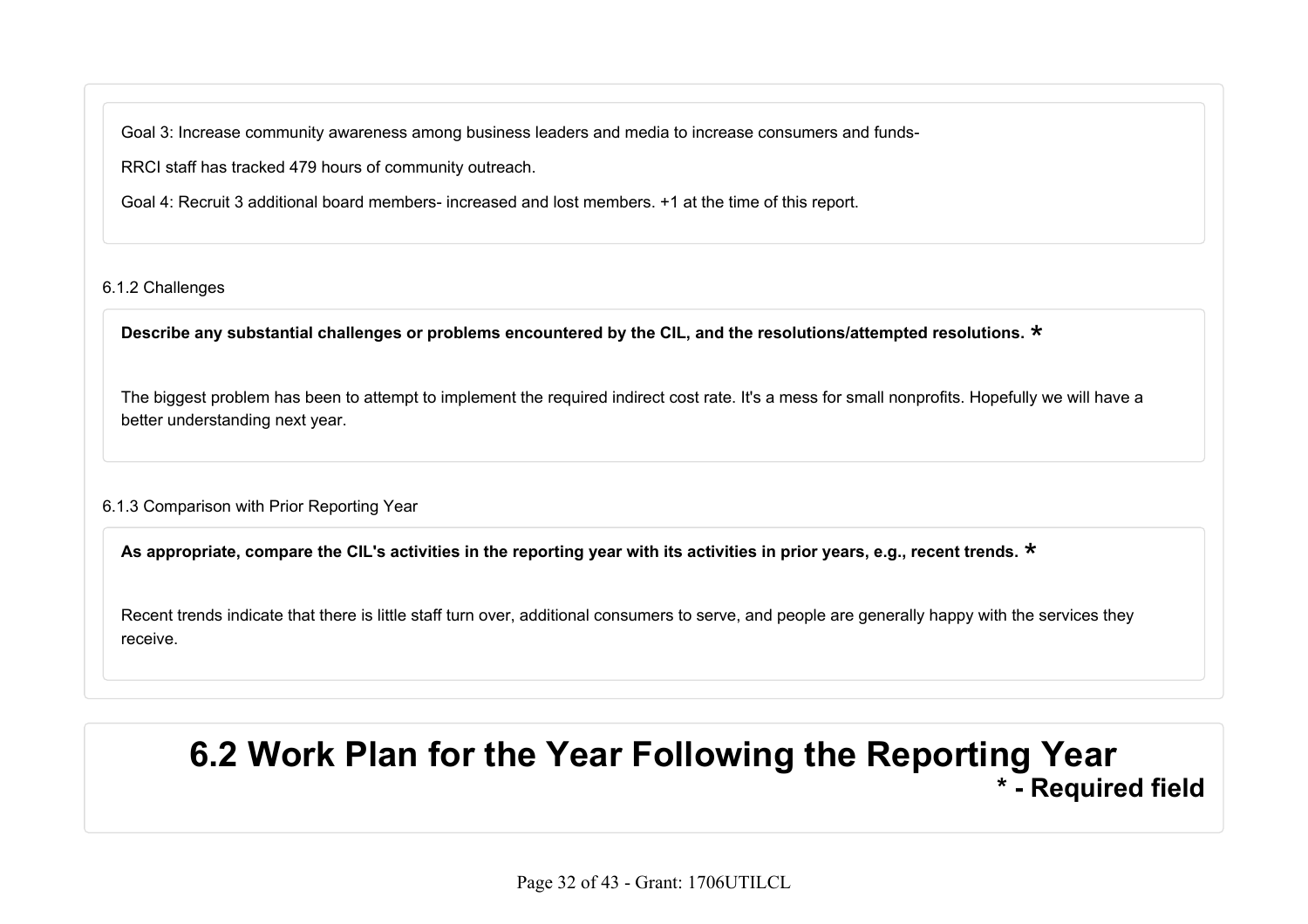#### 6.2.1 Annual Work Plan

List the CIL's annual work plan goals, objectives and action steps planned for the year following the reporting year. <mark>\*</mark><br>

Goal 1: Board Recruitment and Selection

- 1. Develop a plan to communicate board serviced opportunities that includes media, presentations, etc.
- 2. Clarify that board recruiting is the responsibility of all board members and develop a process to support and monitor activities.
- 3. Assign responsibly for applicant oversight to the nominating committee

Goal 2: Fundraising to Achieve Financial Stability and Service Expansion

- 1. All board members will actively seek 5 K sponsors and participants (runners)
- 2. Review individual giving program and make revisions as warranted
- 3. Develop comprehensive approach to year-round corporate fundraising.
- Goal 3: Provide Outstanding Services to Underserved Populations
	- 1. Review consumer survey and revise to ensure quality service measurement.
	- 2. Evaluate survey results quarterly and make adjustments as necessary.

Goal 4: Address Unfulfilled Service Needs

- 1. Evaluate current programs; recommend plan to reach financial break even.
- 2. Determine funding support plan
- 3. Assess continuation based on consumer/family satisfaction and financial trends,as determined by attendance, quality surveys, and financials.

Goal 5: Community Awareness

- 1. Staff continue community outreach
- 2. Develop tracking system for board outreach activities and report quarterly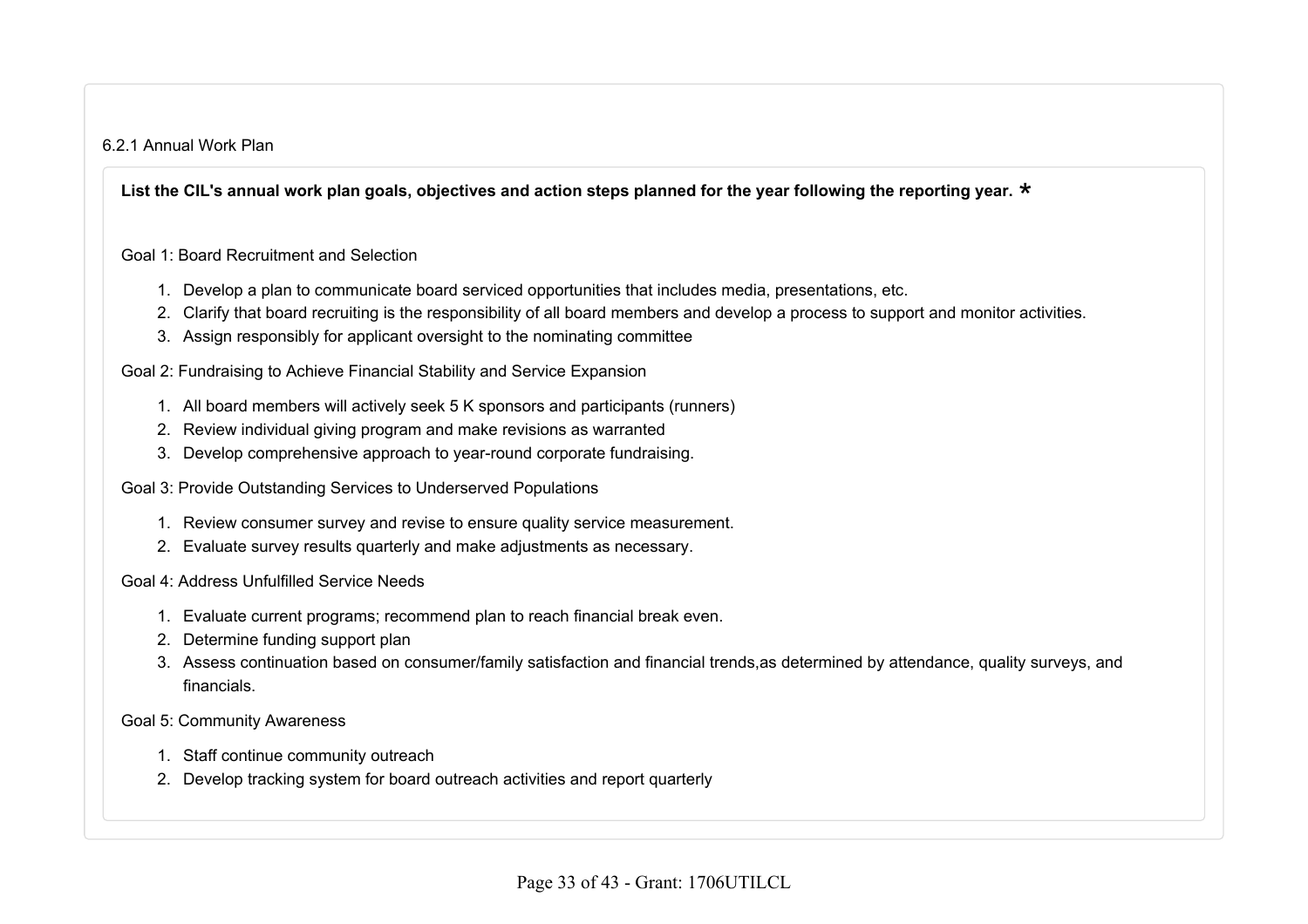#### 3. Identify volunteer to staff media efforts

Goal 6: Fund and Construct Building in St. George to Meet Service Needs

- 1. Determine RRCI Board roles and responsibilities
- 2. Designate RRCI board member as Friends liaison
- 3. Develop coordination protocol with Friends to avoid confusion/overlap
- 4. Participate in developing/implementing fundraising timeline and strategy.

6.2.2 SPIL Consistency

**Explain how these work plan goals, objectives and action steps are consistent with the approved SPIL.** \*

RRCI Goal 1/Financial stability/Service expansion=State plan Goal 2 Objective 1: Serve youth through transition

RRCI Goal 2 Reach under served populations= State plan Goal 1 Objective 1&2-Effective services

RRCI Goal 3 Address unfulfilled service needs= State plan Goal 1 Objective 1&2-Effective services

RRCI Goal 4 Community Awareness= State plan Goal 2 & 4- Outreach/Advocacy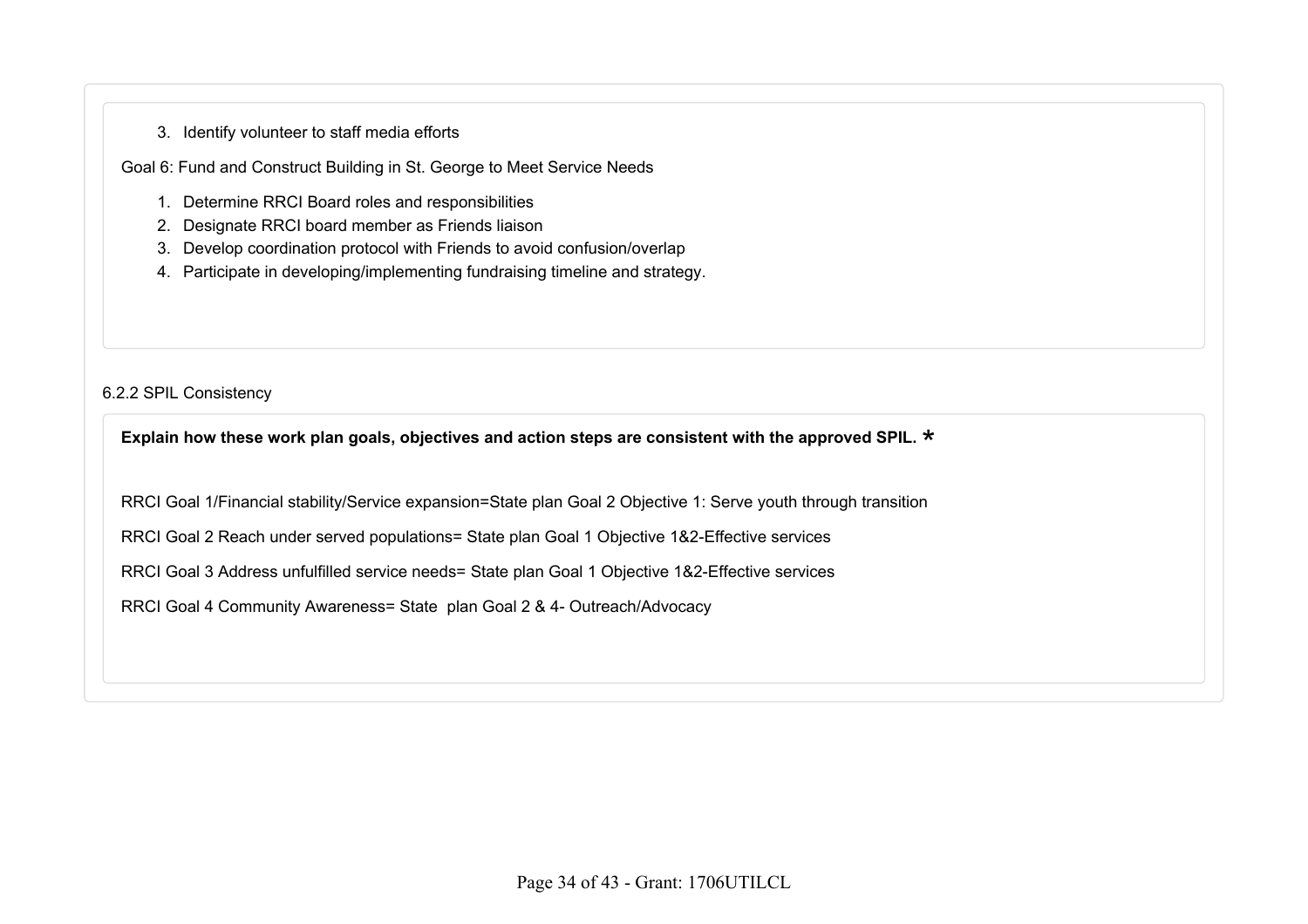#### **Section 7. Other Accomplishments, Activities and Challenges \* - Required field**

**Describe any additional significant accomplishments, activities and/or challenges not included elsewhere in the report, e.g. brief summaries of innovative practices, improved service delivery to consumers, etc.** \*

RRCI has learned throughout the years that when we open an office in a rural community or have someone dedicated as an IL Coordinator in that community, people find access to services that they didn't even know they needed. As funding increases or shifts, we direct our focus on our most underserved areas. We have opened an office in Beaver County as well as a larger town, the City of Hurricane. We have a dedicated staff that travels to our most rural areas in Kane, Garfield, and Wayne Counties. Because of this focus, the growth in the rural areas has surpassed the growth in our most metropolitan county of Washington. This practice, of growing where the people are, has not only improved service delivery to consumers, it has made it possible.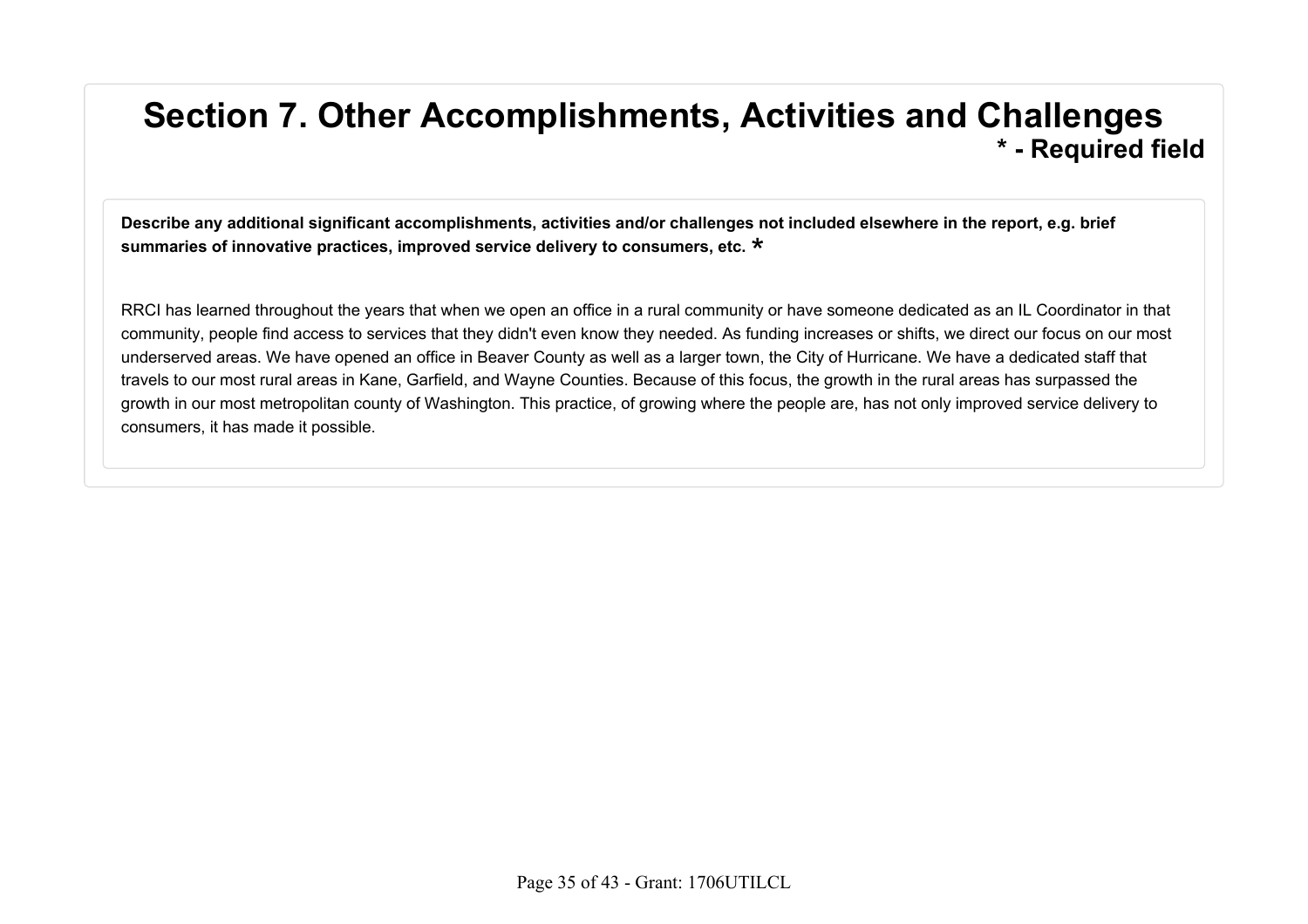#### **Section 8. Training and Technical Assistance**

## **8.1 Training and Technical Assistance Needs \* - Required field**

| <b>Training And Technical Assistance Needs</b>                  | Choose up to 10 Priority Needs - Rate items 1-10 with 1 being most<br>important |
|-----------------------------------------------------------------|---------------------------------------------------------------------------------|
| <b>Advocacy/Leadership Development</b>                          |                                                                                 |
| <b>General Overview</b>                                         |                                                                                 |
| <b>Community/Grassroots Organizing</b>                          |                                                                                 |
| <b>Individual Empowerment</b>                                   |                                                                                 |
| <b>Systems Advocacy</b>                                         |                                                                                 |
| <b>Legislative Process</b>                                      |                                                                                 |
| <b>Applicable Laws</b>                                          |                                                                                 |
| General overview and promulgation of various<br>disability laws | 5                                                                               |
| <b>Americans with Disabilities Act</b>                          |                                                                                 |
| <b>Air-Carrier's Access Act</b>                                 |                                                                                 |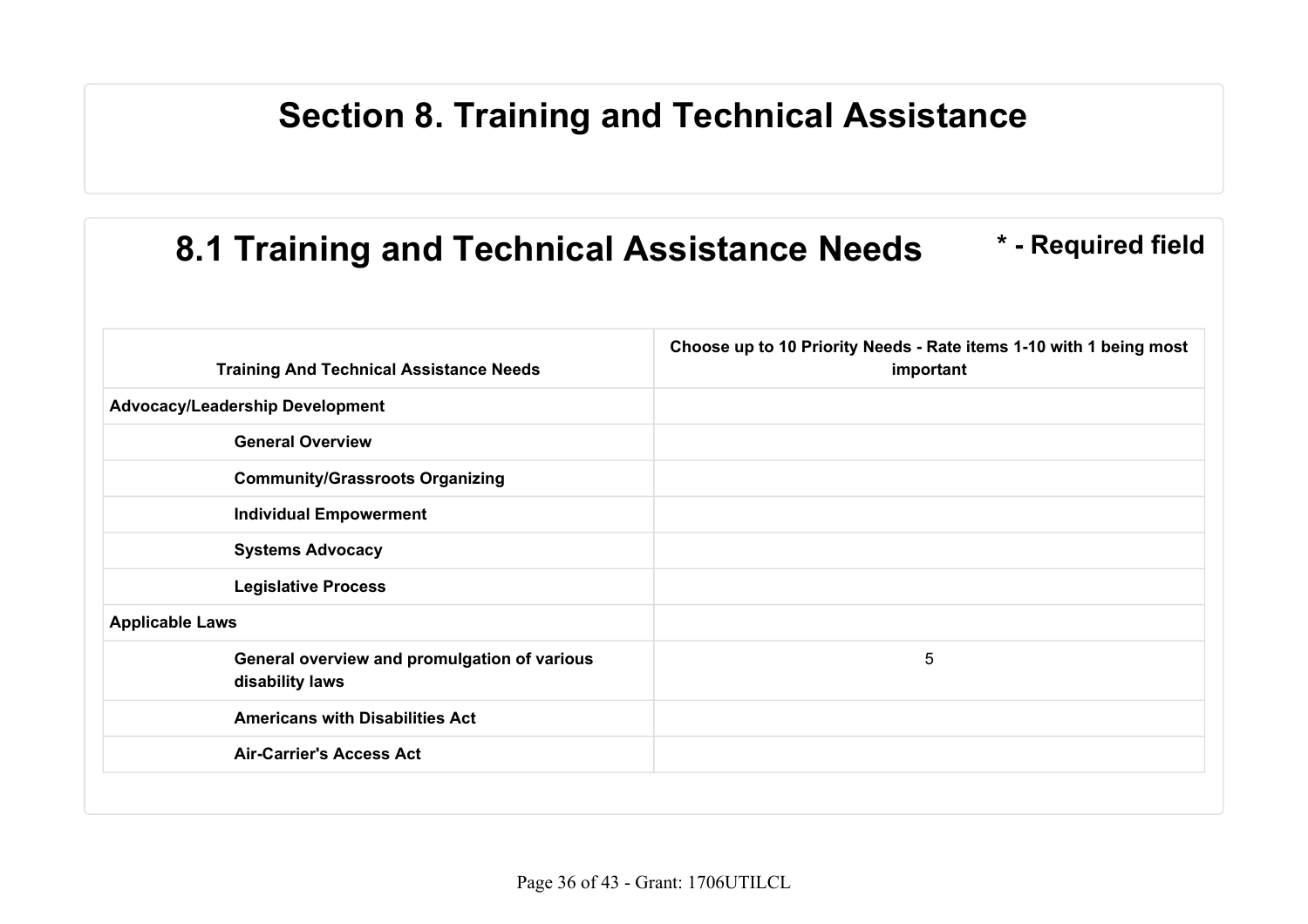|                                      | <b>Training And Technical Assistance Needs</b>      | Choose up to 10 Priority Needs - Rate items 1-10 with 1 being most<br>important |
|--------------------------------------|-----------------------------------------------------|---------------------------------------------------------------------------------|
| <b>Fair Housing Act</b>              |                                                     |                                                                                 |
| Act                                  | Individuals with Disabilities Education Improvement |                                                                                 |
|                                      | Medicaid/Medicare/PAS/waivers/long-term care        |                                                                                 |
|                                      | Rehabilitation Act of 1973, as amended              |                                                                                 |
| <b>Social Security Act</b>           |                                                     |                                                                                 |
|                                      | <b>Workforce Investment Act of 1998</b>             |                                                                                 |
| of 1999                              | Ticket to Work and Work Incentives Improvement Act  |                                                                                 |
|                                      | <b>Government Performance Results Act of 1993</b>   |                                                                                 |
| <b>Assistive Technologies</b>        |                                                     |                                                                                 |
| <b>General Overview</b>              |                                                     | 4                                                                               |
| <b>Data Collecting and Reporting</b> |                                                     |                                                                                 |
| <b>General Overview</b>              |                                                     |                                                                                 |
| 704 Reports                          |                                                     |                                                                                 |
|                                      | Performance Measures contained in 704 Report        |                                                                                 |
|                                      | <b>Dual Reporting Requirements</b>                  |                                                                                 |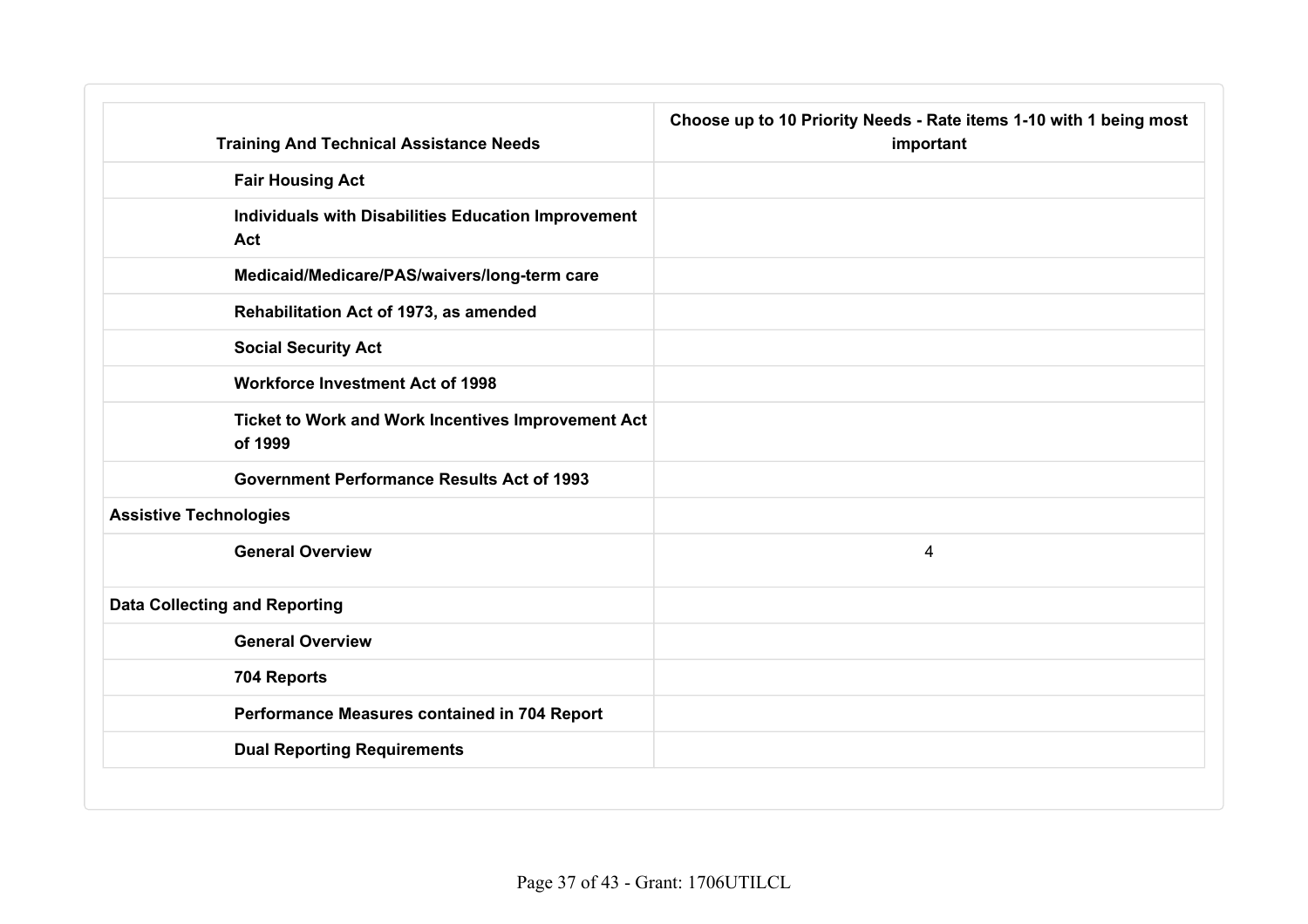| <b>Training And Technical Assistance Needs</b> | Choose up to 10 Priority Needs - Rate items 1-10 with 1 being most<br>important |  |
|------------------------------------------------|---------------------------------------------------------------------------------|--|
| <b>Case Service Record Documentation</b>       |                                                                                 |  |
| <b>Disability Awareness and Information</b>    |                                                                                 |  |
| <b>Specific Issues</b>                         | $\overline{7}$                                                                  |  |
| <b>Evaluation</b>                              |                                                                                 |  |
| <b>General Overview</b>                        |                                                                                 |  |
| <b>CIL Standards and Indicators</b>            |                                                                                 |  |
| <b>Community Needs Assessment</b>              | 6                                                                               |  |
| <b>Consumer Satisfaction Surveys</b>           |                                                                                 |  |
| <b>Focus Groups</b>                            |                                                                                 |  |
| <b>Outcome Measures</b>                        |                                                                                 |  |
| <b>Financial: Grant Management</b>             |                                                                                 |  |
| <b>General Overview</b>                        |                                                                                 |  |
| <b>Federal Regulations</b>                     |                                                                                 |  |
| <b>Budgeting</b>                               |                                                                                 |  |
| <b>Fund Accounting</b>                         |                                                                                 |  |
| <b>Financial: Resource Development</b>         |                                                                                 |  |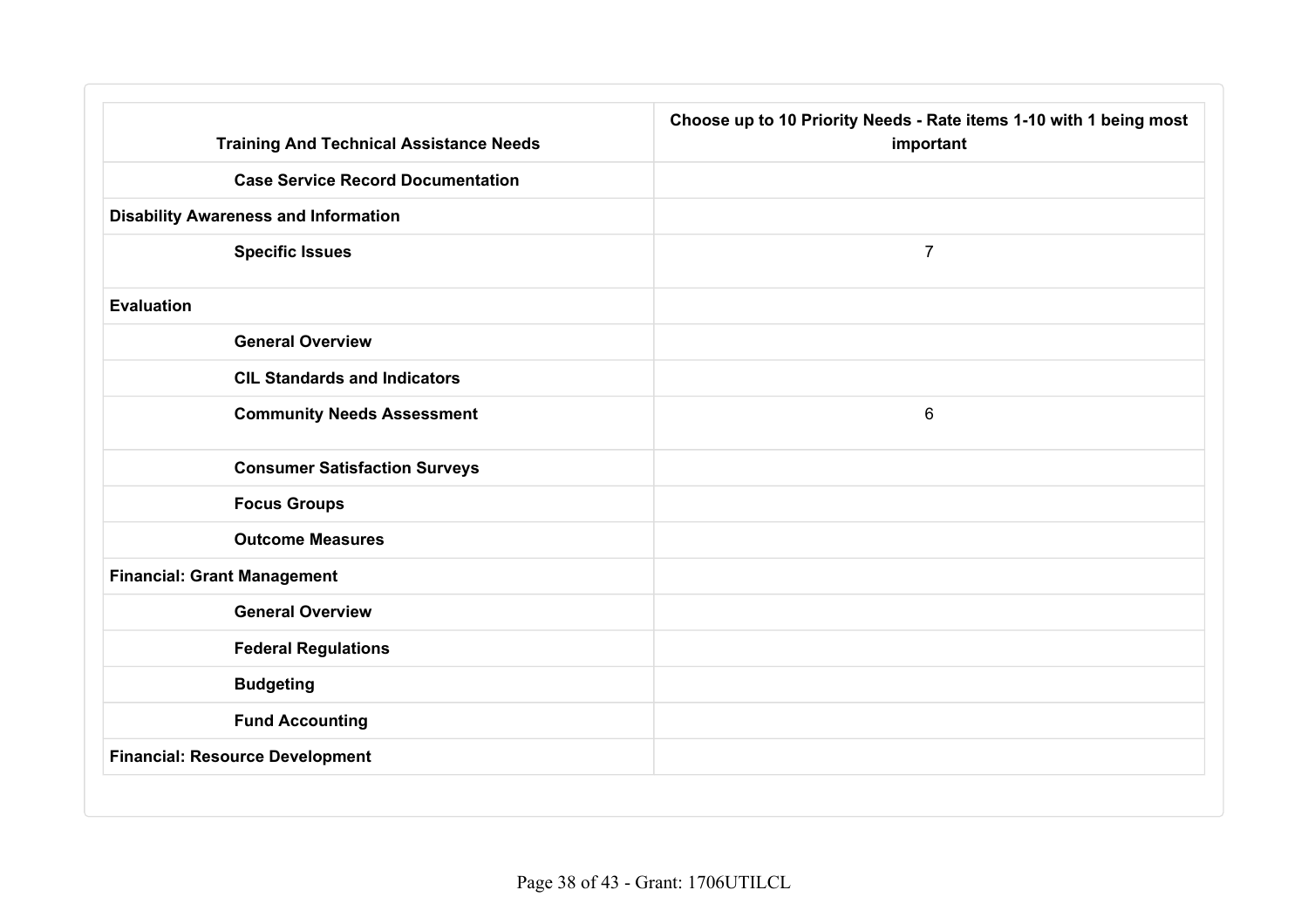| <b>Training And Technical Assistance Needs</b>    | Choose up to 10 Priority Needs - Rate items 1-10 with 1 being most<br>important |
|---------------------------------------------------|---------------------------------------------------------------------------------|
| <b>General Overview</b>                           |                                                                                 |
| <b>Diversification of Funding Base</b>            |                                                                                 |
| <b>Fee-for-Service Approaches</b>                 |                                                                                 |
| <b>For Profit Subsidiaries</b>                    | 10                                                                              |
| <b>Fund-Raising Events of Statewide Campaigns</b> |                                                                                 |
| <b>Grant Writing</b>                              |                                                                                 |
| <b>Independent Living Philosophy</b>              |                                                                                 |
| <b>General Overview</b>                           |                                                                                 |
| <b>Innovative Programs</b>                        |                                                                                 |
| <b>Best Practices</b>                             |                                                                                 |
| <b>Specific Examples</b>                          |                                                                                 |
| <b>Management Information Systems</b>             |                                                                                 |
| <b>Computer Skills</b>                            |                                                                                 |
| <b>Software</b>                                   |                                                                                 |
| <b>Networking Strategies</b>                      |                                                                                 |
| <b>General Overview</b>                           |                                                                                 |
| <b>Electronic</b>                                 |                                                                                 |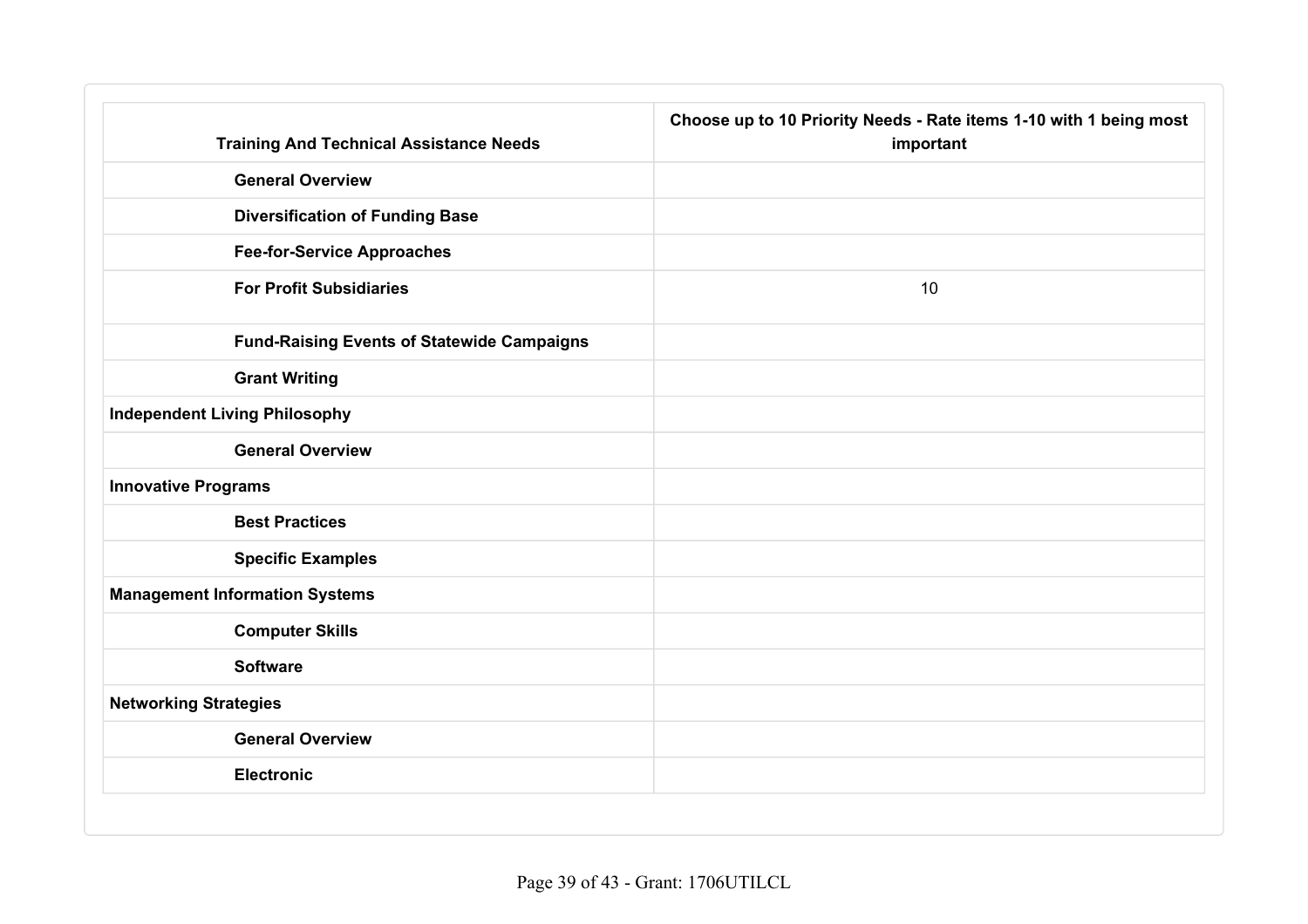| <b>Training And Technical Assistance Needs</b>                                | Choose up to 10 Priority Needs - Rate items 1-10 with 1 being most<br>important<br>8 |  |
|-------------------------------------------------------------------------------|--------------------------------------------------------------------------------------|--|
| <b>Among CILs &amp; SILCs</b>                                                 |                                                                                      |  |
| <b>Community Partners</b>                                                     | 9                                                                                    |  |
| <b>Program Planning</b>                                                       |                                                                                      |  |
| <b>General Overview of Program Management and Staff</b><br><b>Development</b> |                                                                                      |  |
| <b>CIL Executive Directorship Skills Building</b>                             |                                                                                      |  |
| <b>Conflict Management and Alternative Dispute</b><br><b>Resolution</b>       |                                                                                      |  |
| First-Line CIL Supervisor Skills Building                                     |                                                                                      |  |
| <b>IL Skills Modules</b>                                                      |                                                                                      |  |
| <b>Peer Mentoring</b>                                                         |                                                                                      |  |
| <b>Program Design</b>                                                         |                                                                                      |  |
| <b>Time Management</b>                                                        |                                                                                      |  |
| <b>Team Building</b>                                                          |                                                                                      |  |
| <b>Outreach to Unserved/Underserved Populations</b>                           |                                                                                      |  |
| <b>General Overview</b>                                                       |                                                                                      |  |
| <b>Disability</b>                                                             |                                                                                      |  |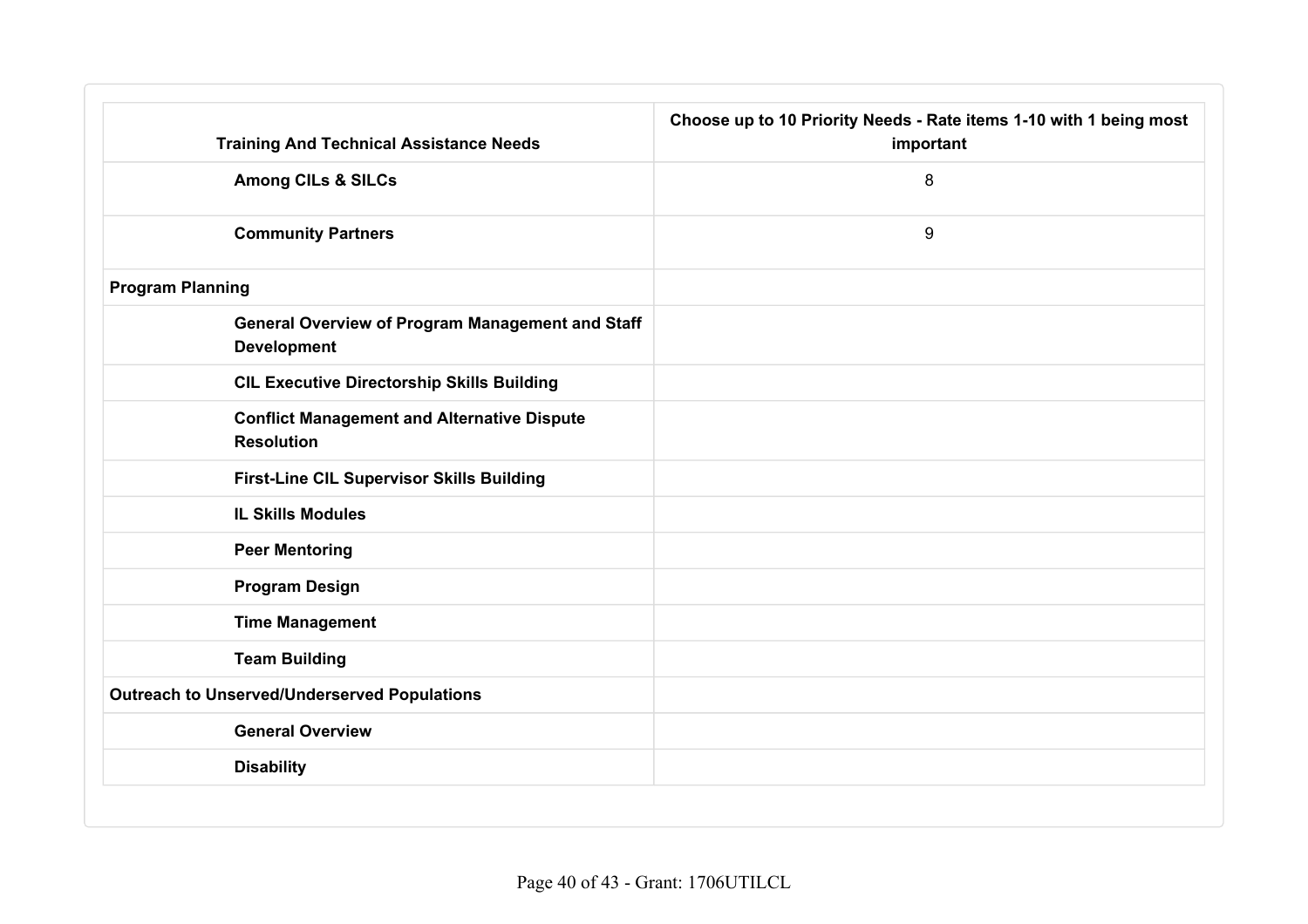| <b>Training And Technical Assistance Needs</b>   | Choose up to 10 Priority Needs - Rate items 1-10 with 1 being most<br>important |
|--------------------------------------------------|---------------------------------------------------------------------------------|
| <b>Minority</b>                                  |                                                                                 |
| <b>Institutionalized Potential Consumers</b>     |                                                                                 |
| <b>Rural</b>                                     | 3                                                                               |
| Urban                                            |                                                                                 |
| <b>SILC Roles/Relationship to CILs</b>           |                                                                                 |
| <b>General Overview</b>                          |                                                                                 |
| Development of State Plan for Independent Living |                                                                                 |
| Implementation (monitor & review) of SPIL        |                                                                                 |
| <b>Public Meetings</b>                           |                                                                                 |
| Role and Responsibilities of Executive Board     |                                                                                 |
| Role and Responsibilities of General Members     |                                                                                 |
| <b>Collaborations with In-State Stakeholders</b> | $\overline{2}$                                                                  |
| <b>CIL Board of Directors</b>                    |                                                                                 |
| <b>General Overview</b>                          |                                                                                 |
| <b>Roles and Responsibilities</b>                |                                                                                 |
| <b>Policy Development</b>                        |                                                                                 |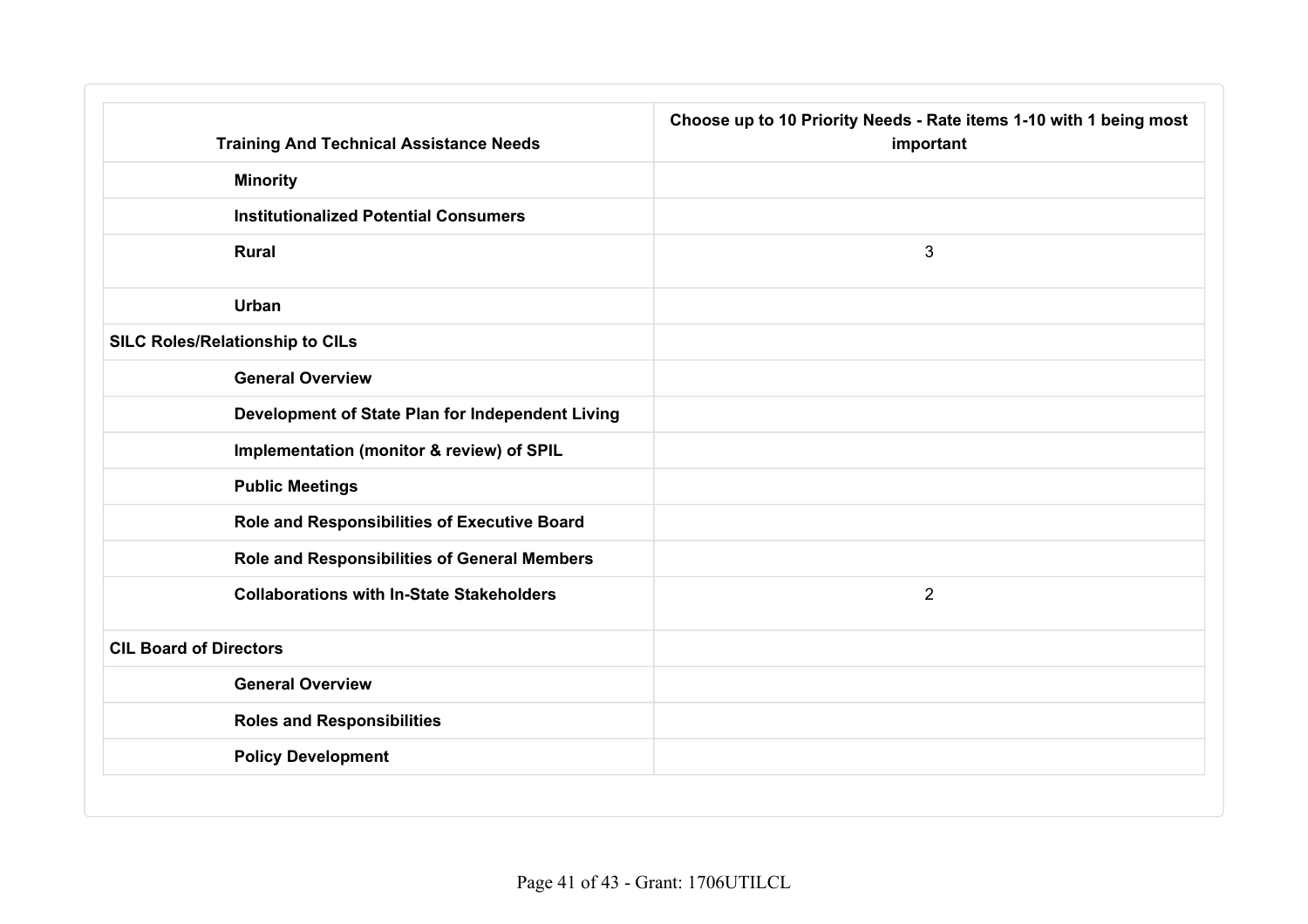| <b>Training And Technical Assistance Needs</b>   | Choose up to 10 Priority Needs - Rate items 1-10 with 1 being most<br>important |
|--------------------------------------------------|---------------------------------------------------------------------------------|
| <b>Recruiting/Increasing Involvement</b>         |                                                                                 |
| <b>Volunteer Programs</b>                        |                                                                                 |
| <b>General Overview</b>                          |                                                                                 |
| <b>Optional Areas and/or Comments (write-in)</b> |                                                                                 |

#### **8.2 Additional Information \* - Required field**

**Provide additional information, comments, explanations or suggestions not included elsewhere in the report** \*

RRCI and its board are working with a separate entity, Friends of Red Rock to focus on raising funds for a building to call our own. We could do so much more if 10% of our revenue was going to direct services instead of to steadily increasing rent in an inefficient building.